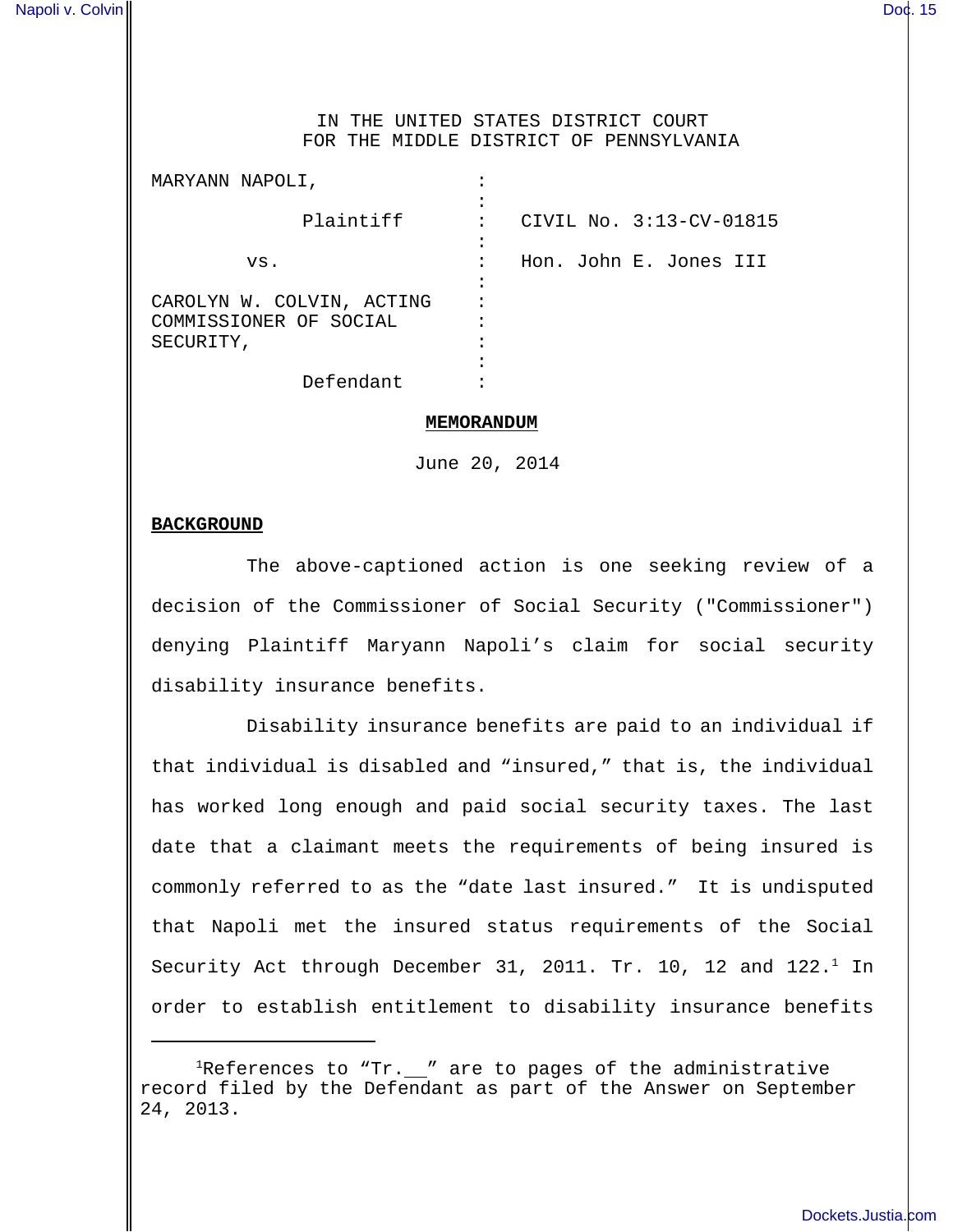Napoli was required to establish that she suffered from a disability on or before that date. 42 U.S.C.  $\S$  423(a)(1)(A),  $(c)(1)(B)$ ; 20 C.F.R. §404.131(a)(2008); <u>see Matullo v. Bowen</u>, 926 F.2d 240, 244 (3d Cir. 1990).

Napoli protectively filed<sup>2</sup> her application for disability insurance benefits on August 24, 2010. Tr. 102-103, 108-109 and 122. The application was initially denied by the Bureau of Disability Determination<sup>3</sup> on December 17, 2010. Tr. 48-51. On December 22, 2010, Napoli requested a hearing before an administrative law judge. Tr. 52-54. After 10 months had passed, a hearing was held on October 24, 2011. Tr. 20-46. Prior to that hearing Napoli was sent at least three written notices outlining in detail her right to be represented by an attorney at the hearing. Tr. 55-77. Specifically on January 19, 2011, Napoli was advised, inter alia, as follows: "You may choose to be represented by a lawyer or other person. A representative can help you get evidence, prepare for the hearing, and present your case at the hearing." Tr. 55. Along with this notice Napoli was given a list

 $2P$ Protective filing is a term for the first time an individual contacts the Social Security Administration to file a claim for benefits. A protective filing date allows an individual to have an earlier application date than the date the application is actually signed.

 $3$ The Bureau of Disability Determination is an agency of the state which initially evaluates applications for disability insurance benefits on behalf of the Social Security Administration. Tr. 48.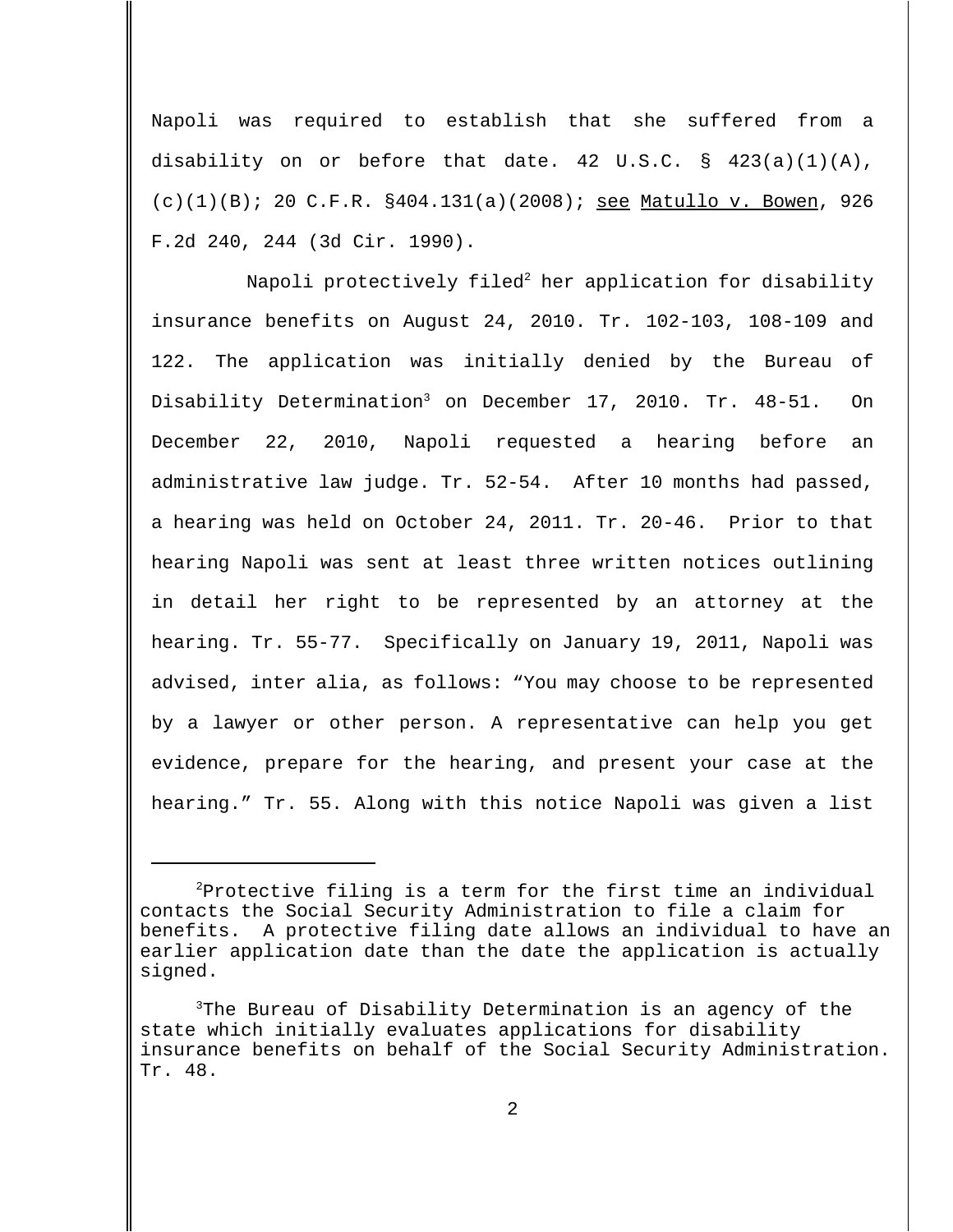of groups that could help her find an attorney or representative. Tr. 59. Similar notices were mailed to Napoli on July 14 and September 6, 2011. Tr. 61 and 71. Napoli was not represented by an attorney or a representative at the hearing. Id.

Prior to taking evidence at the hearing, the administrative law judge again advised Napoli of her right to be represented by counsel and also specifically asked her if she received the notices advising her of that right. Tr. 24. Napoli acknowledged receiving the notices and stated that she would proceed with the hearing without counsel or a representative. Id. During the hearing the administrative law judge noted the lack of medical records supporting Napoli's claim and after the hearing took steps to obtain additional records.<sup>4</sup> Tr. 169-234.

On December 5, 2011, the administrative law judge issued a decision denying Napoli's application. Tr. 10-16. As will be explained in more detail infra the administrative law judge found that Napoli failed to prove that she met the requirements of a listed impairment or suffered from work-preclusive functional limitations through the date of the decision. Id.

On February 3, 2012, Napoli filed a request for review with the Appeals Council and after 11 months had elapsed the

<sup>&</sup>lt;sup>4</sup>At the hearing there were only two exhibits in the medical portion of the Social Security file, Ehibits 1F and 2F. Tr. 27. After the hearing the administrative law judge obtained Exhibits 3F through 12F. Tr. 169-234.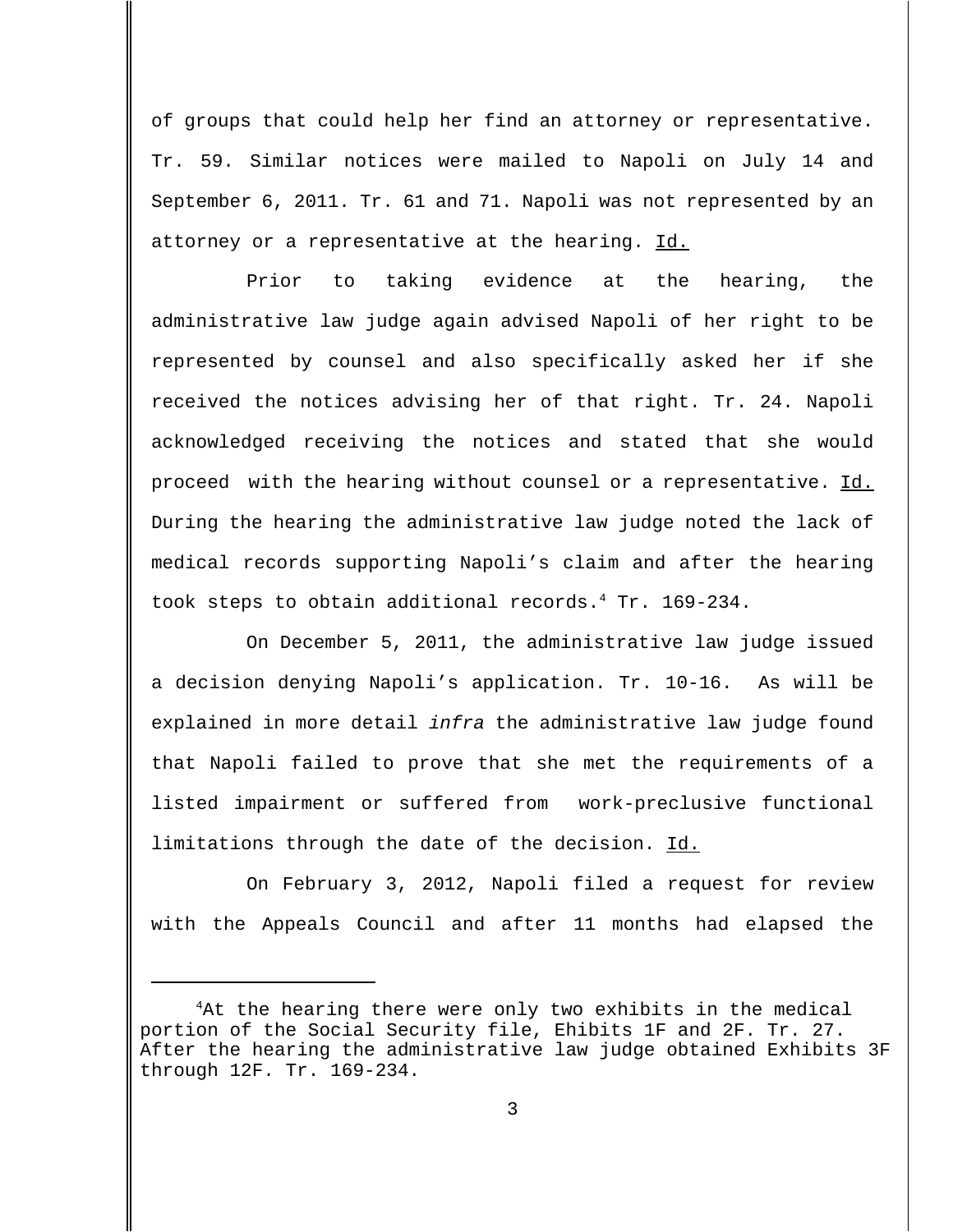Appeals Council on July 2, 2013, concluded that there was no basis upon which to grant Napoli's request for review.<sup>5</sup> Tr. 1-5.

Napoli then filed a complaint in this court on July 2, 2013. Supporting and opposing briefs were submitted and the appeal<sup>6</sup> became ripe for disposition on January 21, 2014, when Napoli filed a reply brief.

Napoli, who was born in the United States on January 24, 1963,<sup>7</sup> graduated from high school in 1981 and can read, write,

<sup>5</sup>After the ALJ issued her decision, Napoli submitted to the Appeals Council additional records which related to treatment Napoli received well-after her date last insured. Tr. 235-251. Evidence submitted after the administrative law judge's decision cannot be used to argue that the administrative law judge's decision is not supported by substantial evidence. Matthews v. Apfel, 239 F.3d 589, 594-595 (3d Cir. 2001). The only purpose for which such evidence can be considered is to determine whether it provides a basis for remand under sentence 6 of section 405(g), 42 U.S.C. Szubak v. Secretary of Health and Human Servs., 745 F.2d 831, 833 (3d Cir. 1984). Under sentence 6 of section 405(g) the evidence must be "new" and "material" and a claimant must show "good cause" for not having incorporated the evidence into the administrative record. Id. The Court of Appeals for the Third Circuit explained that to be material "the new evidence [must] relate to the time period for which benefits were denied, and that it not concern evidence of a later-acquired disability or of the subsequent deterioration of the previously non-disabling condition." Id. The items submitted to the Appeals Council related to a time after the ALJ issued her decision and well-after the date last insured and, consequently, are not material.

 $6$ Under the Local Rules of Court "[a] civil action brought to review a decision of the Social Security Administration denying a claim for social security disability benefits" is "adjudicated as an appeal." M.D.Pa. Local Rule 83.40.1.

 $7$ At the time of the administrative hearing held in this case Napoli was 48 years of age and considered a "younger individual" whose age would not seriously impact her ability to adjust to other work. 20 C.F.R. § 404.1563(c). The Social Security regulations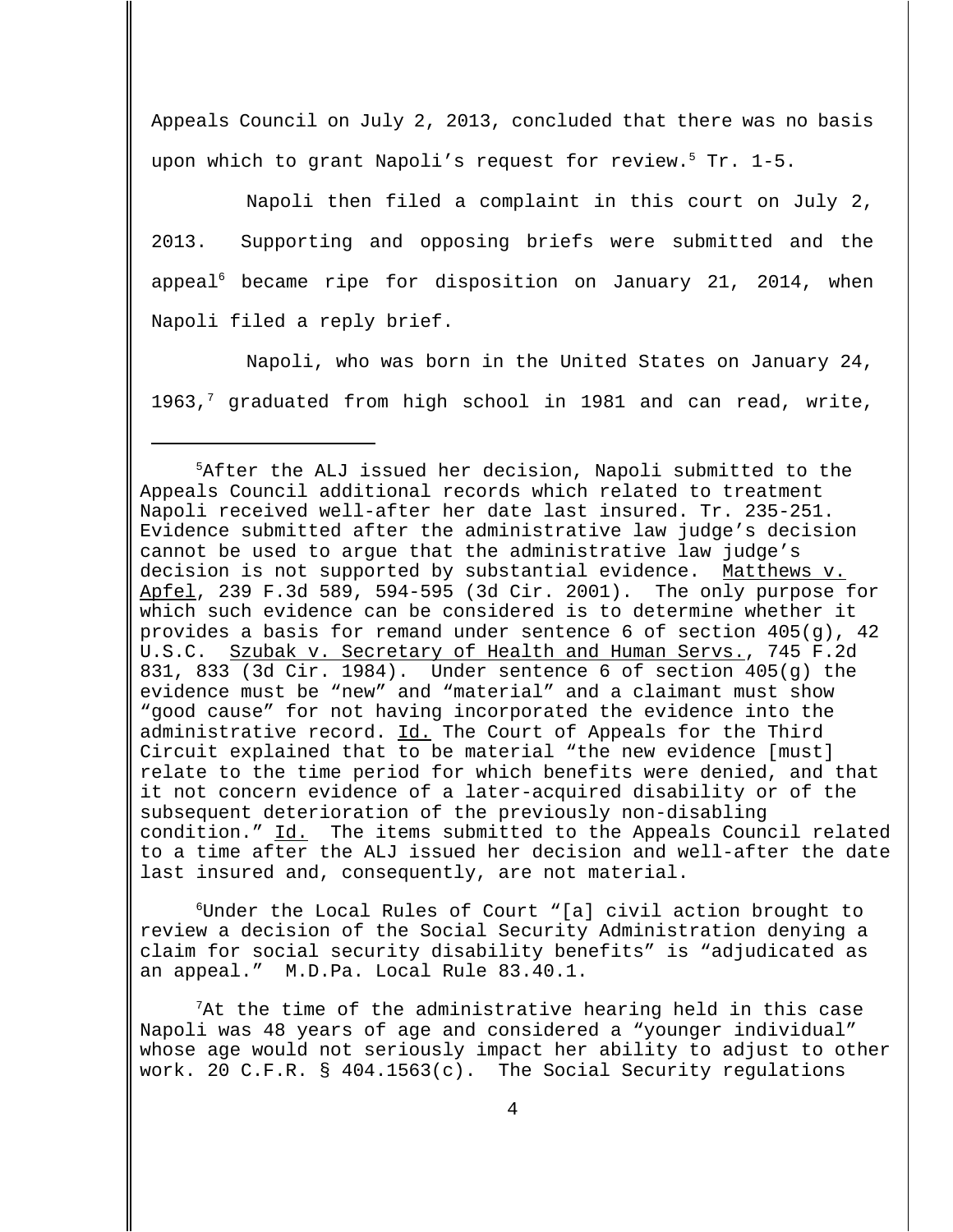speak and understand the English language and perform basic mathematical functions, including counting change, handling a savings account and using a checkbook and money orders. Tr. 124- 125 and 144. During her elementary and secondary schooling, Napoli attended regular education classes. Tr. 126. After graduating from high school, Napoli successfully completed training at a beautician school. Id.

Napoli's work history covers 24 years and at least 20 different employers. Tr. 109-121. The records of the Social Security Administration reveal that Napoli had earnings in the years 1980 through 1986, 1989 through 1992, 1995 through 2003 and 2005 through 2008. Tr. 109. Napoli's annual earnings range from a low of \$81.48 in 1990 to a high of \$42,340.70 in 2007. Id. Napoli's total earnings during those 24 years were \$258,251.79. Id.

A vocational expert described Napoli's past relevant employment history<sup>8</sup> as follows: (1) a newspaper district manager, skilled, medium work; (2) an automobile salesperson, skilled, light work; (3) a real estate agent, skilled, light work; and (4) a

state that "[t]he term younger individual is used to denote an individual 18 through 49." 20 C.F.R., Part 404, Subpart P, Appendix 2, § 201(h)(1).

<sup>8</sup>Past relevant employment in the present case means work performed by Napoli during the 15 years prior to the date her claim for disability was adjudicated by the Commissioner. 20 C.F.R. §§ 404.1560 and 404.1565. To be considered past relevant work, the work must also amount to substantial gainful activity. Pursuant to Federal Regulations a person's earnings have to rise to a certain level to be considered substantial gainful activity.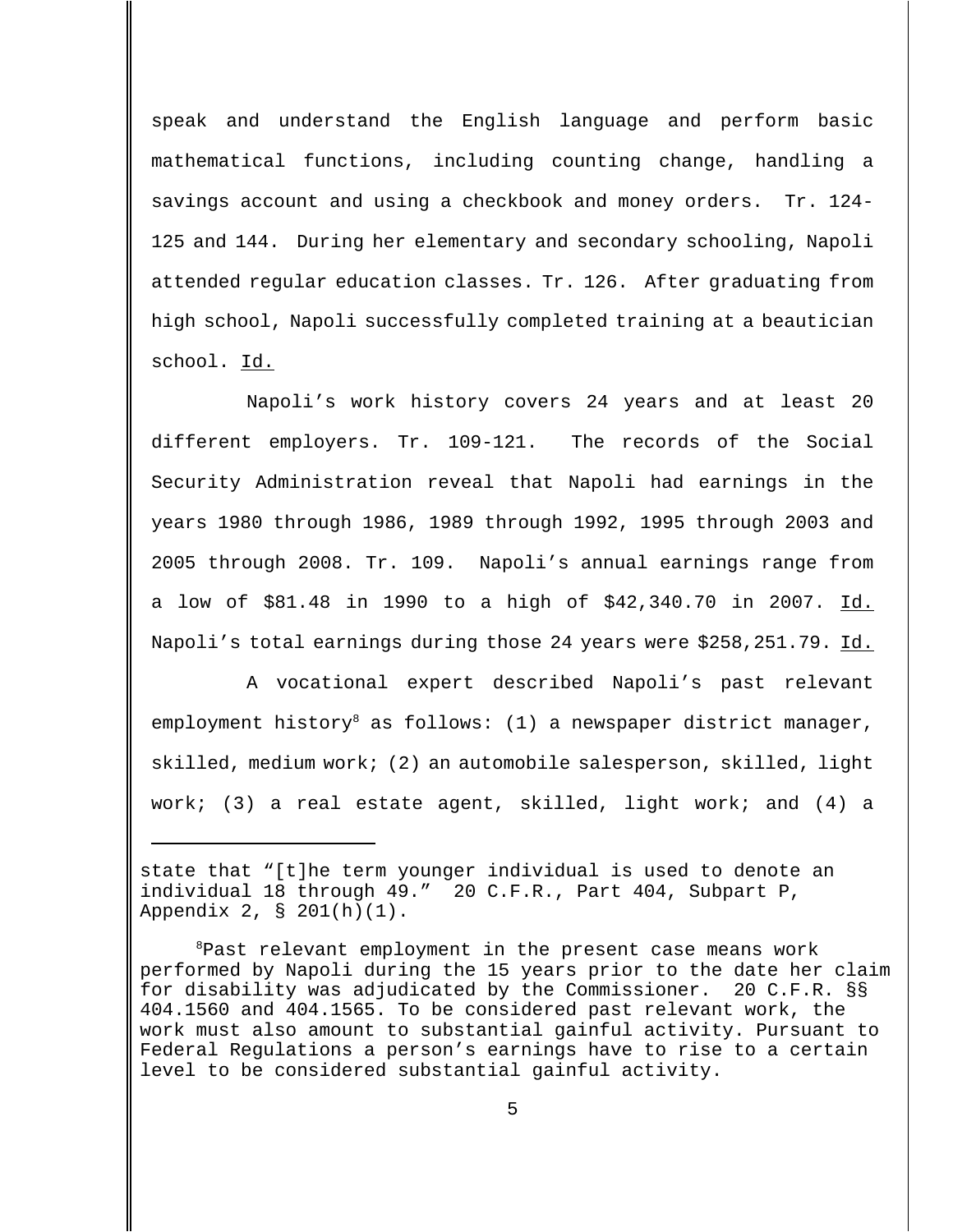mental health aide, skilled, medium work. $9$  Tr. 39.

 $9$ The terms sedentary, light, medium, heavy and very work are defined in the regulations of the Social Security Administration as follows:

> (a) Sedentary work. Sedentary work involves lifting no more than 10 pounds at a time and occasionally lifting or carrying articles like docket files, ledgers, and small tools. Although a sedentary job is defined as one which involves sitting, a certain amount of walking and standing is often necessary in carrying out job duties. Jobs are sedentary if walking and standing are required occasionally and other sedentary criteria are met.

(b) Light work. Light work involves lifting no more than 20 pounds at a time with frequent lifting or carrying of objects weighing up to 10 pounds. Even though the weight lifted may be very little, a job is in this category when it requires a good deal of walking or standing, or when it involves sitting most of the time with some pushing and pulling of arm or leg controls. To be considered capable of performing a full or wide range of light work, you must have the ability to do substantially all of these activities. If someone can do light work, we determine that he or she can also do sedentary work, unless there are additional limiting factors such as loss of fine dexterity or inability to sit for long periods of time.

(c) Medium work. Medium work involves lifting no more than 50 pounds at a time with frequent lifting or carrying of objects weighing up to 25 pounds. If someone can do medium work, we determine that he or she can do sedentary and light work.

(d) Heavy work. Heavy work involves lifting no more than 100 pounds at a time with frequent lifting or carrying of objects weighing up to 50 pounds. If someone can do heavy work, we determine that he or she can also do medium, light, and sedentary work.

(e) Very heavy work. Very heavy work involves lifting objects weighing more than 100 pounds at a time with frequent lifting or carrying of objects weighing 50 pounds or more. If someone can do very heavy work, we determine that he or she can also do heavy, medium,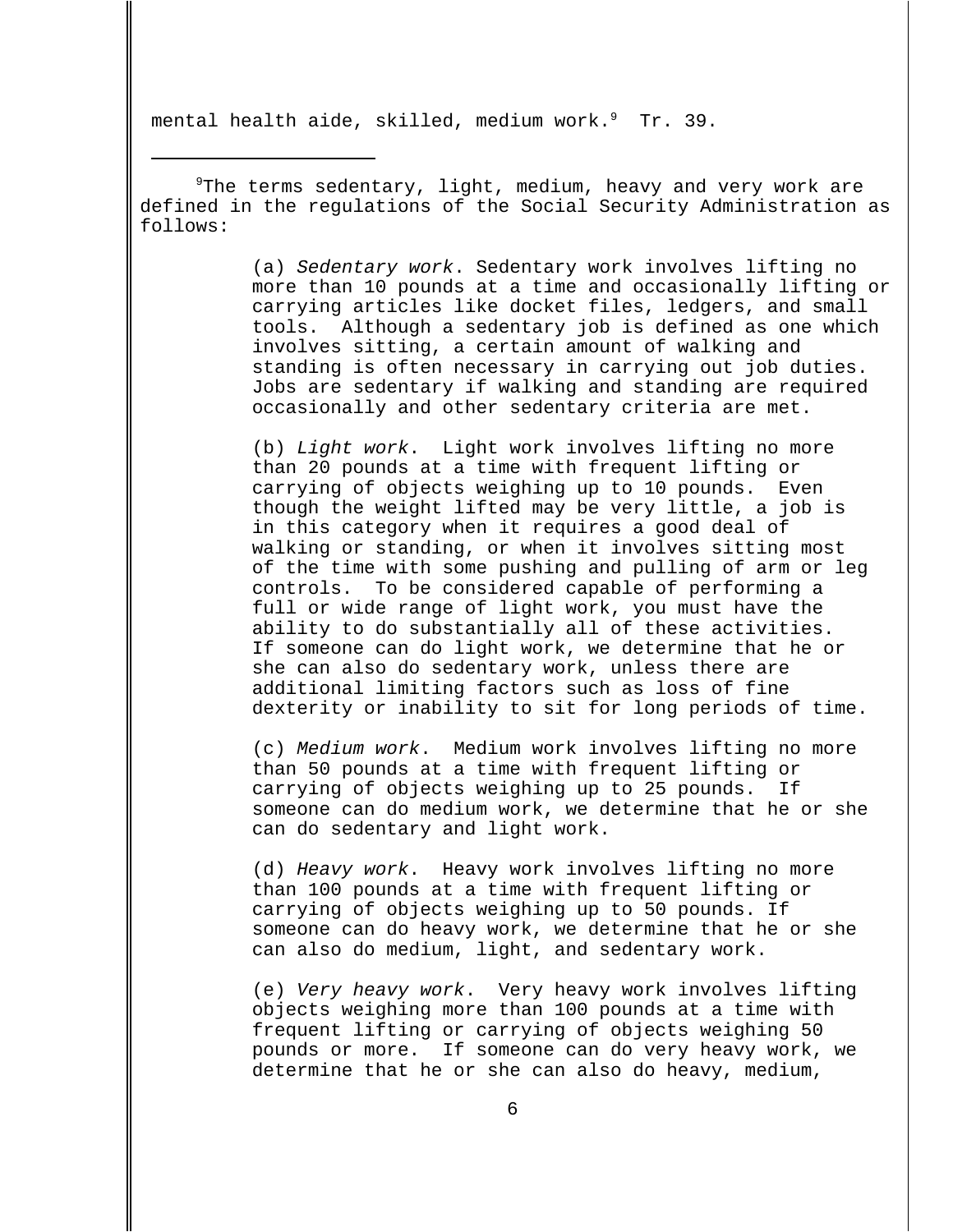Napoli claims that she is disabled because of "bulging disks," "nerve damage down [her] leg," and constant "severe headaches." Tr. 30; Doc. 10, Plaintiff's Brief, p. 3. Napoli contends that she "no longer has any strength in her back and suffers from constant pain" and that "she cannot sit or stand for a long period of time without experiencing severe pain." Id. Napoli did not claim that she was disabled because of a mental impairment. Id.

There are conflicting statements in the record from Napoli as to when she became disabled. Tr. 30, 102 and 125. In one document Napoli claims that she stopped working on May 31, 2009, "because of [her] conditions." Tr. 125. In her application for disability benefits and at the administrative hearing she claimed that she became disabled in November, 2008. Tr. 30 and 102. Furthermore, the statements regarding the impetus for the disabling impairments conflict. Tr. 192, 197, 200, 211 and 218. Some medical records refer to Napoli being injured while working at a nursing home<sup>10</sup> when she was lifting a wheelchair up a flight of stairs while other records state that she was injured while lifting a

20 C.F.R. § 404.1567.

light and sedentary work.

 $10$ As stated previously this work - as a mental health aide was described by a vocational expert as skilled, medium work.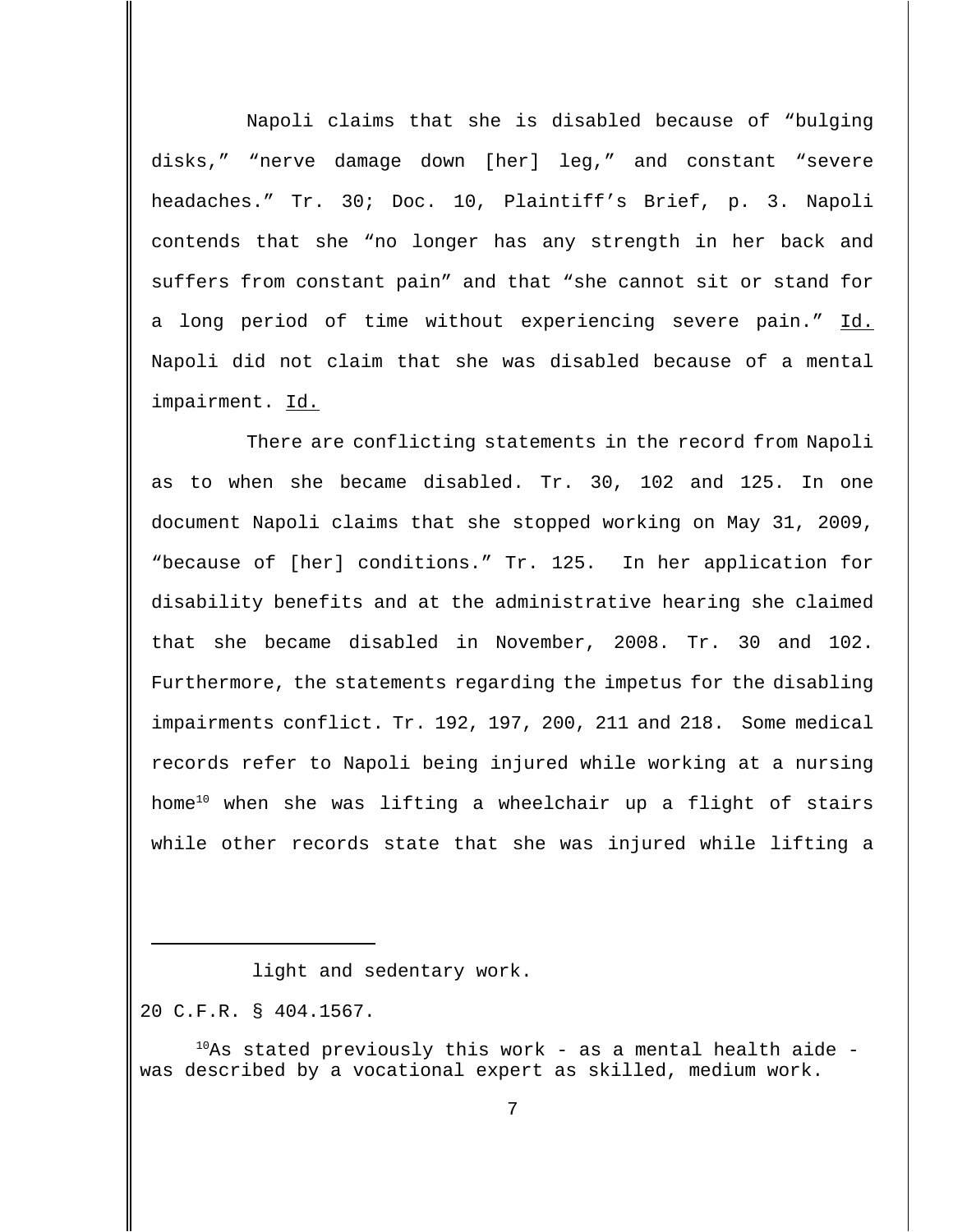patient into a wheelchair. $11$  Id. Napoli testified at the administrative hearing that the work-related incident occurred in November, 2008. Tr. 30. Medical records, however, repeatedly indicate that it occurred on October 4, 2008. Tr. 197, 200 and 211. A claim by Napoli under the New Jersey Workers' Compensation Act was settled on June 4, 2010, in favor of Napoli for 135 weeks at \$218.69 per week for a total of \$29,523.00. Tr. 213-214.

In a "Function Report - Adult" Napoli described her daily routine as follows: driving her daughter to work, doing housework, sometimes shopping, preparing dinner, picking up her daughter from work, eating dinner, cleaning up, relaxing and then going to bed. Tr. 141. Napoli indicated that she had no problem with personal care, except dressing when she is "in a lot of pain." Tr. 142. She also stated that she sometimes walks with a cane. Id. Napoli reported that she needs no special reminders to take care of personal needs and grooming. Tr. 143. Napoli needs no reminders to take her medications. Id. Napoli is able to prepare "complete meals, chicken, salad, veggies, macaroni, etc." which she prepares "everyday." Id. Napoli goes out everyday and is able to drive and ride in a car. Tr. 144. Napoli can drive for up to 1 hour at a time. Id. Napoli watches TV, reads and engages in knitting. Tr. 145. Napoli engages in social activities, including watching her

 $11$ One document seems to indicate that Napoli was injured when she was lifting a wheelchair, in which a patient was sitting, up a flight of stairs. Tr. 184.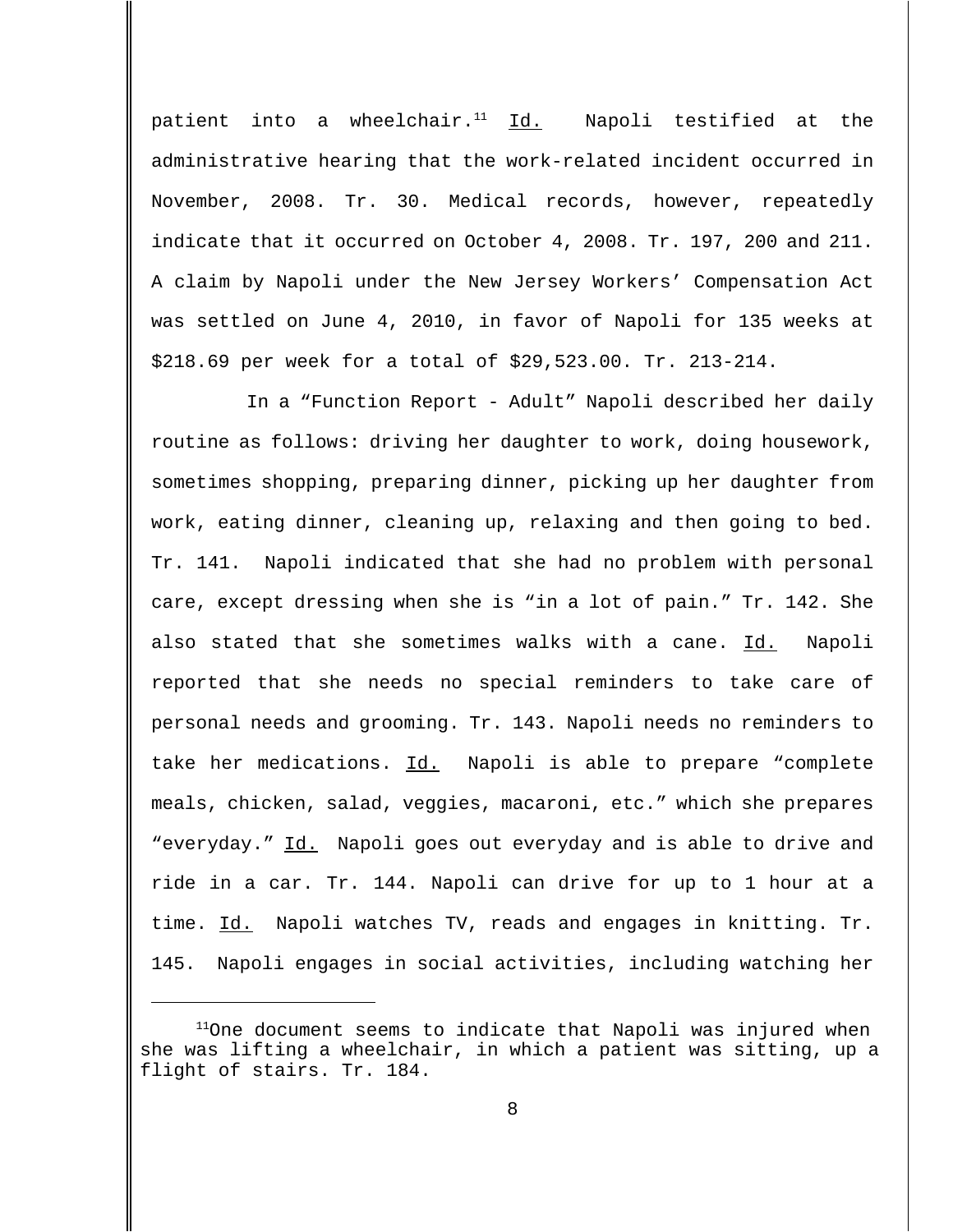friends play softball. Id. When asked to check items which are affected by her illnesses or conditions Napoli did not check the following: talking, hearing, seeing, memory, completing tasks, concentration, understanding, following instructions, using hands, and getting along with others. Tr. 146. Although she stated in the Function Report that she could not lift more than 5 pounds, at the administrative hearing Napoli testified that she could lift up to 10 pounds. Tr. 34 and 146. Napoli further testified that she could do sedentary work so long as she was allowed to get up and walk occasionally and that her doctor advised her to walk. Tr. 34 and 37. Napoli stated that she used a cane but that it was not prescribed by a doctor. Tr. 147. At the administrative hearing she testified that she had not used a cane "for awhile." Tr. 36.

For the reasons set forth below we will affirm the decision of the Commissioner denying Napoli's application for disability insurance benefits.

#### **STANDARD OF REVIEW**

When considering a social security appeal, we have plenary review of all legal issues decided by the Commissioner. See Poulos v. Commissioner of Social Security, 474 F.3d 88, 91 (3d Cir. 2007); Schaudeck v. Commissioner of Social Sec. Admin., 181 F.3d 429, 431 (3d Cir. 1999); Krysztoforski v. Chater, 55 F.3d 857, 858 (3d Cir. 1995). However, our review of the Commissioner's findings of fact pursuant to 42 U.S.C. § 405(g) is to determine whether those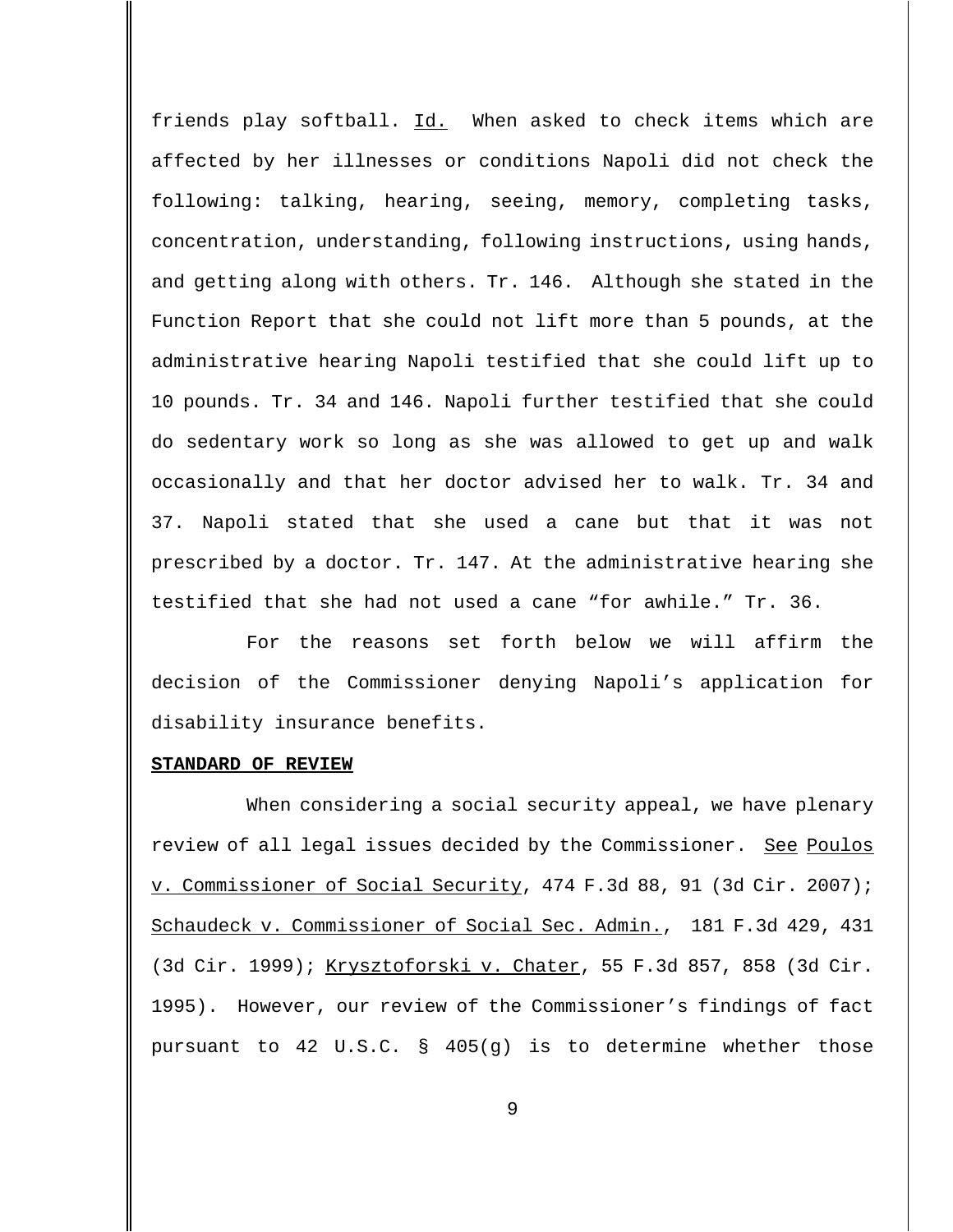findings are supported by "substantial evidence." Id.; Brown v. Bowen, 845 F.2d 1211, 1213 (3d Cir. 1988); Mason v. Shalala, 994 F.2d 1058, 1064 (3d Cir. 1993). Factual findings which are supported by substantial evidence must be upheld. 42 U.S.C. §405(g); Fargnoli v. Massanari, 247 F.3d 34, 38 (3d Cir. 2001)("Where the ALJ's findings of fact are supported by substantial evidence, we are bound by those findings, even if we would have decided the factual inquiry differently."); Cotter v. Harris, 642 F.2d 700, 704 (3d Cir. 1981)("Findings of fact by the Secretary must be accepted as conclusive by a reviewing court if supported by substantial evidence."); Keefe v. Shalala, 71 F.3d 1060, 1062 (2d Cir. 1995); Mastro v. Apfel, 270 F.3d 171, 176 (4th Cir. 2001); Martin v. Sullivan, 894 F.2d 1520, 1529 & 1529 n.11 (11th Cir. 1990).

Substantial evidence "does not mean a large or considerable amount of evidence, but 'rather such relevant evidence as a reasonable mind might accept as adequate to support a conclusion.'" Pierce v. Underwood, 487 U.S. 552, 565 (1988)(quoting Consolidated Edison Co. v. N.L.R.B., 305 U.S. 197, 229 (1938)); Johnson v. Commissioner of Social Security, 529 F.3d 198, 200 (3d Cir. 2008); Hartranft v. Apfel, 181 F.3d 358, 360 (3d Cir. 1999). Substantial evidence has been described as more than a mere scintilla of evidence but less than a preponderance. Brown, 845 F.2d at 1213. In an adequately developed factual record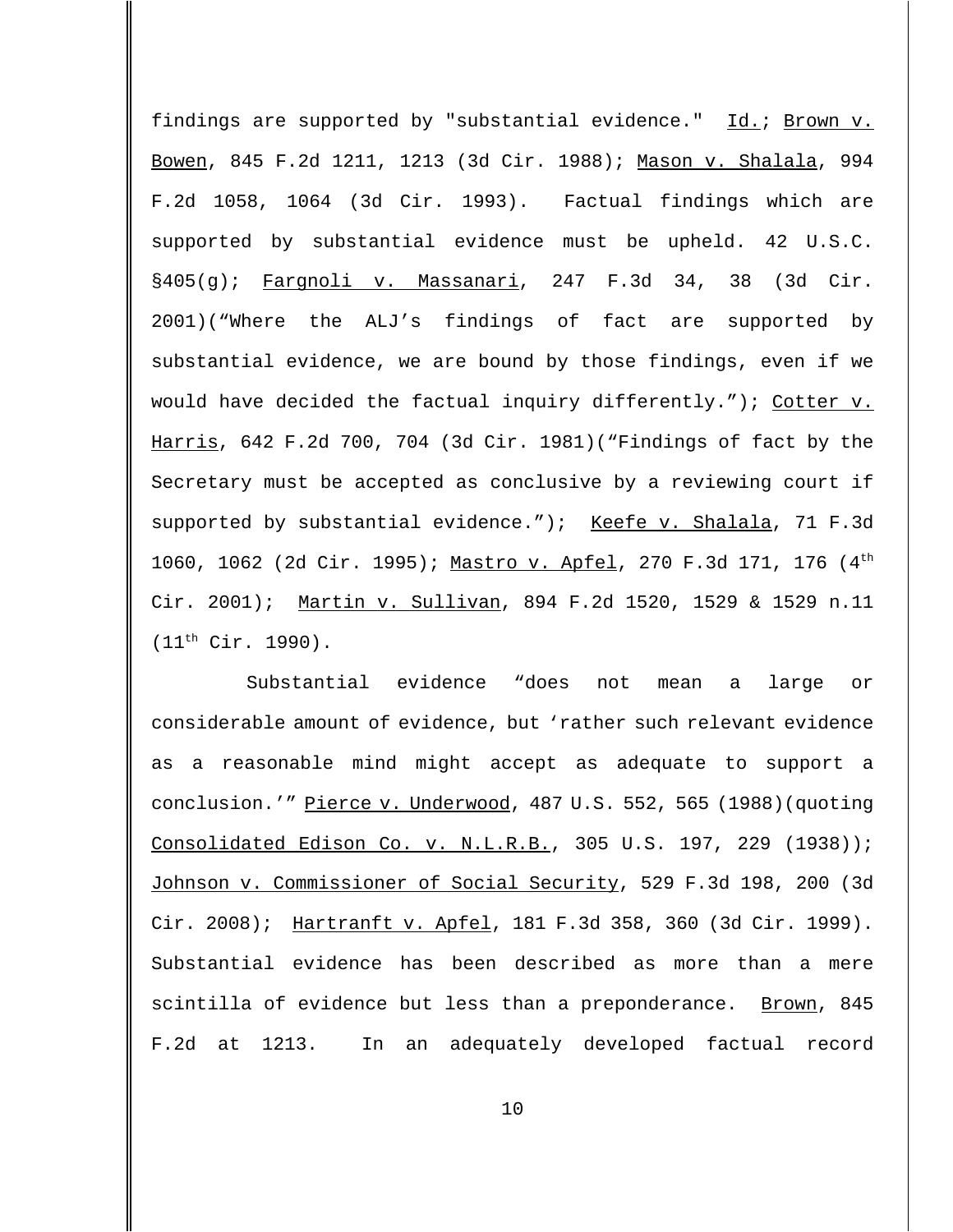substantial evidence may be "something less than the weight of the evidence, and the possibility of drawing two inconsistent conclusions from the evidence does not prevent an administrative agency's finding from being supported by substantial evidence." Consolo v. Federal Maritime Commission, 383 U.S. 607, 620 (1966).

Substantial evidence exists only "in relationship to all the other evidence in the record," Cotter, 642 F.2d at 706, and "must take into account whatever in the record fairly detracts from its weight." Universal Camera Corp. v. N.L.R.B., 340 U.S. 474, 488 (1971). A single piece of evidence is not substantial evidence if the Commissioner ignores countervailing evidence or fails to resolve a conflict created by the evidence. Mason, 994 F.2d at 1064. The Commissioner must indicate which evidence was accepted, which evidence was rejected, and the reasons for rejecting certain evidence. Johnson, 529 F.3d at 203; Cotter, 642 F.2d at 706-707. Therefore, a court reviewing the decision of the Commissioner must scrutinize the record as a whole. Smith v. Califano, 637 F.2d 968, 970 (3d Cir. 1981); Dobrowolsky v. Califano, 606 F.2d 403, 407 (3d Cir. 1979).

# **SEQUENTIAL EVALUATION PROCESS**

To receive disability benefits, the plaintiff must demonstrate an "inability to engage in any substantial gainful activity by reason of any medically determinable physical or mental impairment which can be expected to result in death or which has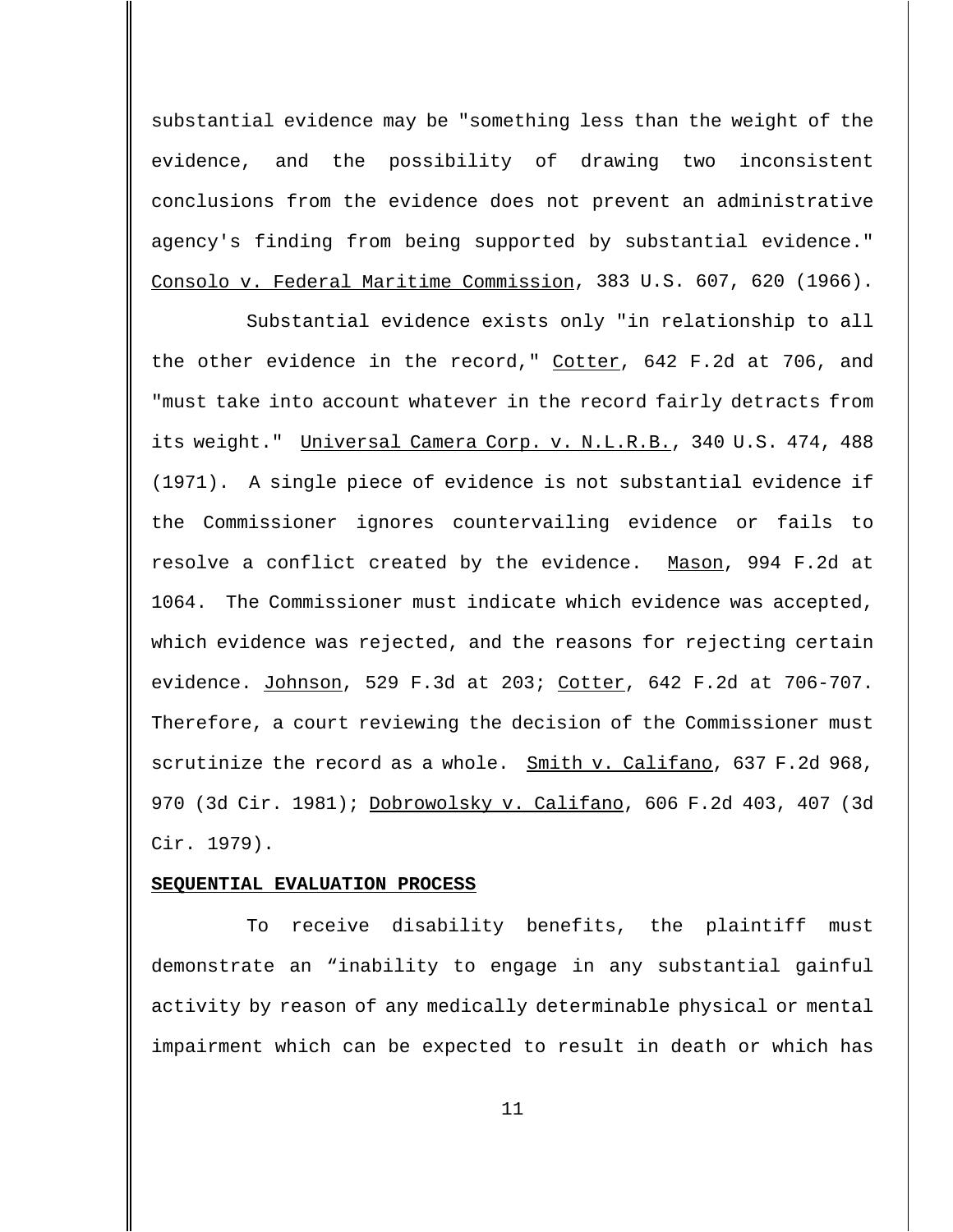lasted or can be expected to last for a continuous period of not less than 12 months."  $42 \text{ U.S.C. }$   $\frac{6}{10}(1)(1)(A)$ . Furthermore,

> [a]n individual shall be determined to be under a disability only if his physical or mental impairment or impairments are of such severity that he is not only unable to do his previous work but cannot, considering his age, education, and work experience, engage in any other kind of substantial gainful work which exists in the national economy, regardless of whether such work exists in the immediate area in which he lives, or whether a specific job vacancy exists for him, or whether he would be hired if he applied for work. For purposes of the preceding sentence (with respect to any individual), "work which exists in the national economy" means work which exists in significant numbers either in the region where such individual lives or in several regions of the country.

## 42 U.S.C. § 423(d)(2)(A).

The Commissioner utilizes a five-step process in evaluating disability insurance and supplemental security income claims. See 20 C.F.R. §404.1520; Poulos, 474 F.3d at 91-92. This process requires the Commissioner to consider, in sequence, whether a claimant (1) is engaging in substantial gainful activity,  $12$  (2) has an impairment that is severe or a combination of impairments that is severe, $13$  (3) has an impairment or combination of

 $12$ If the claimant is engaging in substantial gainful activity, the claimant is not disabled and the sequential evaluation proceeds no further. Substantial gainful activity is work that "involves doing significant and productive physical or mental duties" and "is done (or intended) for pay or profit." 20 C.F.R. § 404.1510.

<sup>13</sup>The determination of whether a claimant has any severe impairments, at step two of the sequential evaluation process, is a threshold test. 20 C.F.R. § 404.1520(c). If a claimant has no impairment or combination of impairments which significantly limits the claimant's physical or mental abilities to perform basic work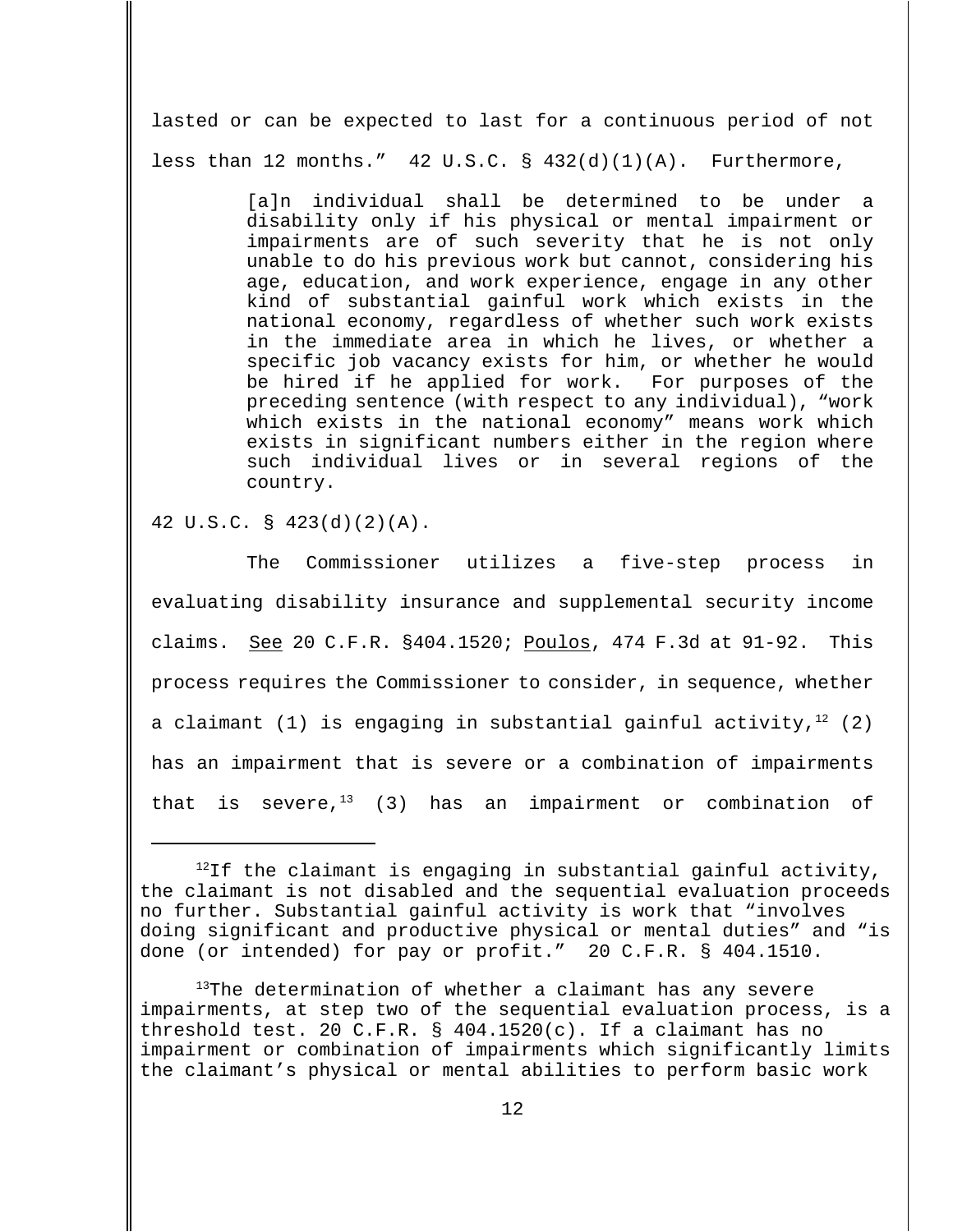impairments that meets or equals the requirements of a listed impairment,  $14$  (4) has the residual functional capacity to return to his or her past work and (5) if not, whether he or she can perform other work in the national economy. Id. As part of step four the administrative law judge must determine the claimant's residual functional capacity. Id.<sup>15</sup>

Residual functional capacity is the individual's maximum remaining ability to do sustained work activities in an ordinary work setting on a regular and continuing basis. See Social Security Ruling 96-8p, 61 Fed. Reg. 34475 (July 2, 1996). A

activities, the claimant is "not disabled" and the evaluation process ends at step two. Id. If a claimant has any severe impairments, the evaluation process continues. 20 C.F.R. § 404.1520(d)-(g). Furthermore, all medically determinable impairments, severe and non-severe, are considered in the subsequent steps of the sequential evaluation process. 20 C.F.R. §§ 404.1523 and 404.1545(a)(2). An impairment significantly limits a claimant's physical or mental abilities when its effect on the claimant to perform basic work activities is more than slight or minimal. Basic work activities include the ability to walk, stand, sit, lift, carry, push, pull, reach, climb, crawl, and handle. 20 C.F.R. § 404.1545(b). An individual's basic mental or nonexertional abilities include the ability to understand, carry out and remember simple instructions, and respond appropriately to supervision, coworkers and work pressures. 20 C.F.R. § 1545(c).

<sup>14</sup>If the claimant has an impairment or combination of impairments that meets or equals a listed impairment, the claimant is disabled. If the claimant does not have an impairment or combination of impairments that meets or equals a listed impairment, the sequential evaluation process proceeds to the next step.

<sup>15</sup>If the claimant has the residual functional capacity to do his or her past relevant work, the claimant is not disabled.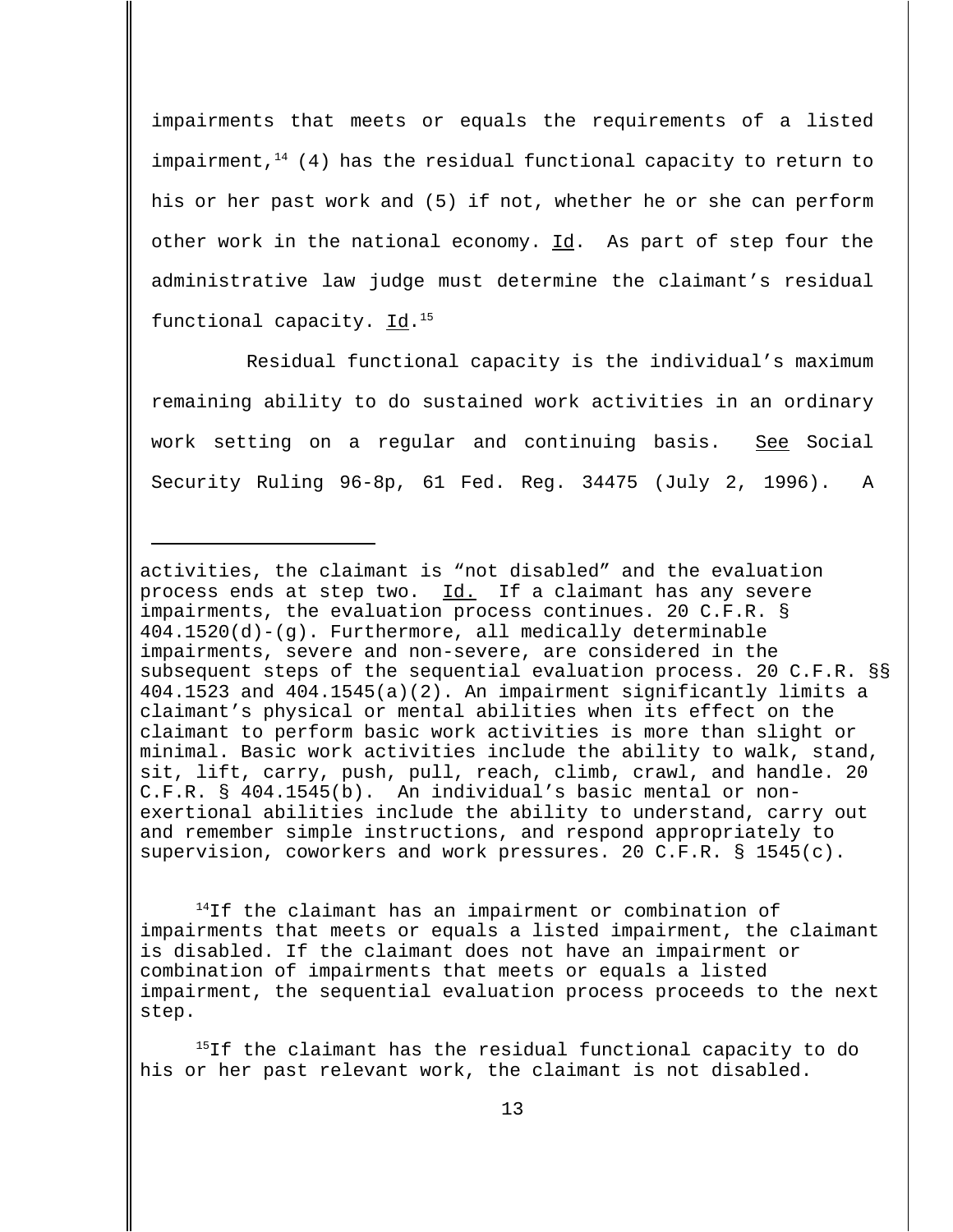regular and continuing basis contemplates full-time employment and is defined as eight hours a day, five days per week or other similar schedule. The residual functional capacity assessment must include a discussion of the individual's abilities. Id; 20 C.F.R. § 404.1545; Hartranft, 181 F.3d at 359 n.1 ("'Residual functional capacity' is defined as that which an individual is still able to do despite the limitations caused by his or her impairment(s)."). **Medical Records**

Before we address the administrative law judge's decision and the arguments of counsel, we will review in detail Napoli's medical records.

On October 7, 2008, Napoli commenced treatment for back pain with Ronald J. Luszcz, D.O. at Sparta Medical Associates, located in Branchville, New Jersey. Tr. 183-184, 190 and 234. Dr. Luszcz's treatment notes are mostly illegible but the court can discern that Napoli was treated by him from October 7 through December 30, 2008, and after examining Napoli on multiple occasions he repeatedly released her to engage in light duty work. Tr. 173- 186.

Dr. Luszcz ordered x-rays(six views) and an MRI of Napoli's lumbar spine. Tr. 175, 178, 191 and 234. The x-rays which were performed on October 22, 2008, revealed "[h]ypertrophic degenerative joint disease changes involving the L3-4 vertebral bodies with equivocal narrowing of the disks at these levels" but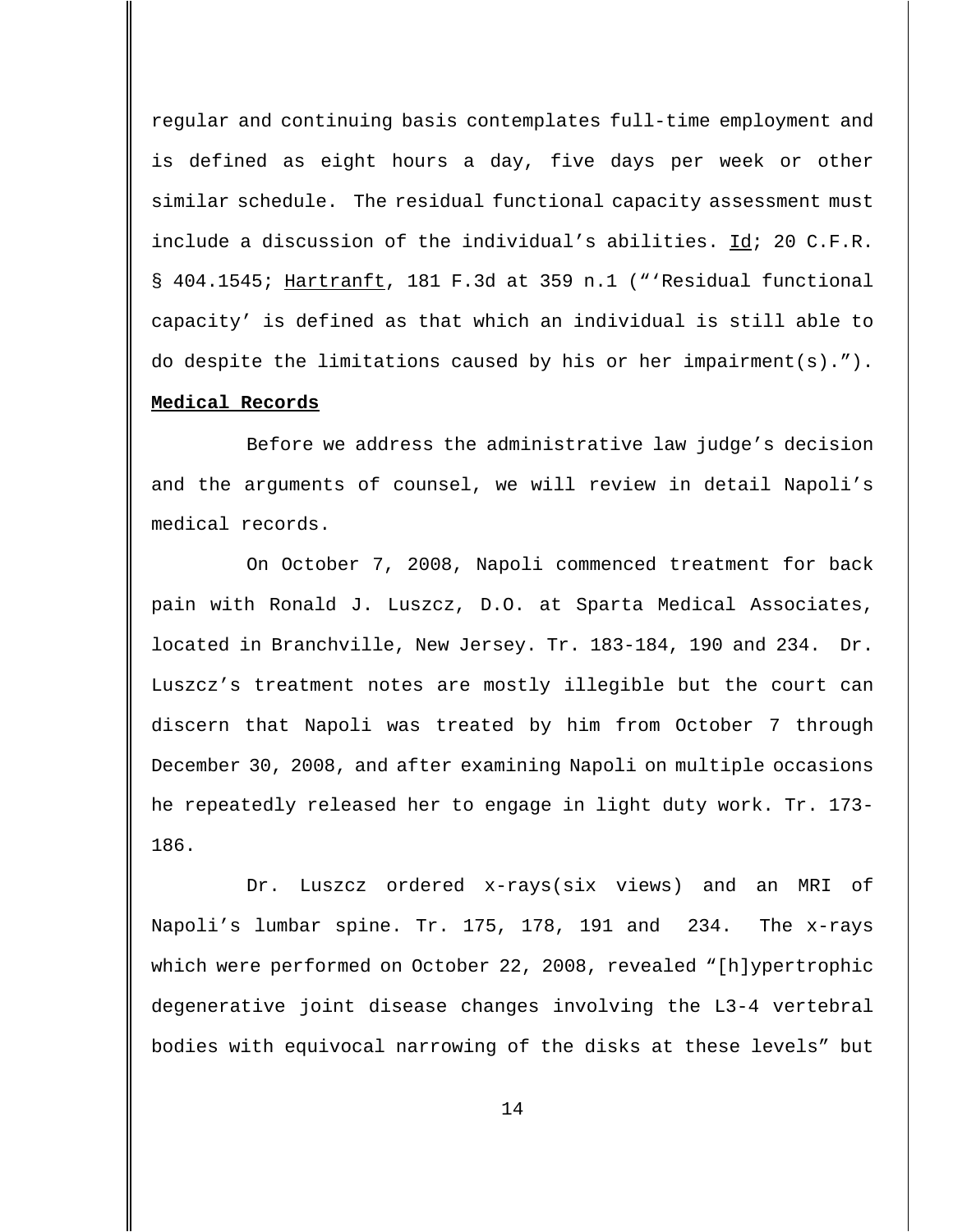no evidence of "compression fracture, dislocation or subluxation."

Tr. 234. Also, the facets were intact and there was no indication

of destruction of bone. $16$  Id. The MRI was performed on November

 $16$ <sup>16</sup>The spine (vertebral column) from the head to the tailbone is divided into five regions: the cervical (consisting of 7 vertebrae, C1-C7 in descending order), the thoracic (12 vertebrae, T1-T12 in descending order), the lumbar (5 vertebrae, L1-L5 in descending order), the sacrum (5 fused vertebrae, S1-S5 in descending order) and the coccyx (4 fused vertebrae).

A vertebra consists of several elements, including the vertebral body (which is the anterior portion of the vertebra), pedicles, laminae and the transverse processes. The vertebral body is the largest part of the vertebra and is somewhat oval shaped. The pedicles are two short processes made of bone that protrude from the back of the vertebral body. The laminae are two broad plates extending dorsally and medially from the pedicles and fusing to complete the vertebral arch (which is the posterior portion of the vertebra) and encloses the spinal cord. On an axial view of the vertebra, the transverse processes are two somewhat wing-like structures that extend on both sides of the vertebral body from the point where the laminae join the pedicles. The transverse processes serve for the attachment of ligaments and muscles. The endplates are the top and bottom portions of a vertebral body that come in direct contact with the intervertebral discs.

The intervertebral discs (made of cartilage) are the cushions (shock absorbers) between the bony vertebral bodies that make up the spinal column. Each disc is made of a tough outer layer (annulus fibrosus) and an inner core composed of a gelatin-like substance (nucleus pulposus).

Degenerative disc disease is the wear and tear and breakdown of the intervertebral discs as a person grows older. It is a process that can result from the dehydration of the discs as well as an injury to the spine. The breakdown of the intervertebral discs can result in discs bulging, protruding or herniating as well as the inner gelatin-like core of the disc extruding outside the outer layer. These conditions sometimes obstruct the openings (foramen) along the spine through which nerve roots exit. This condition is known as neural foraminal narrowing or stenosis. They can also result in a narrowing of the spinal canal or spinal stenosis. Such bulges, protrusions and herniations if they contact nerve tissue can cause pain. Dehydration of the disc can result in a decrease in the height of the discs.

Degenerative joint disease (or osteoarthritis) is a breakdown of the cartilage between joints. In the spine there are facet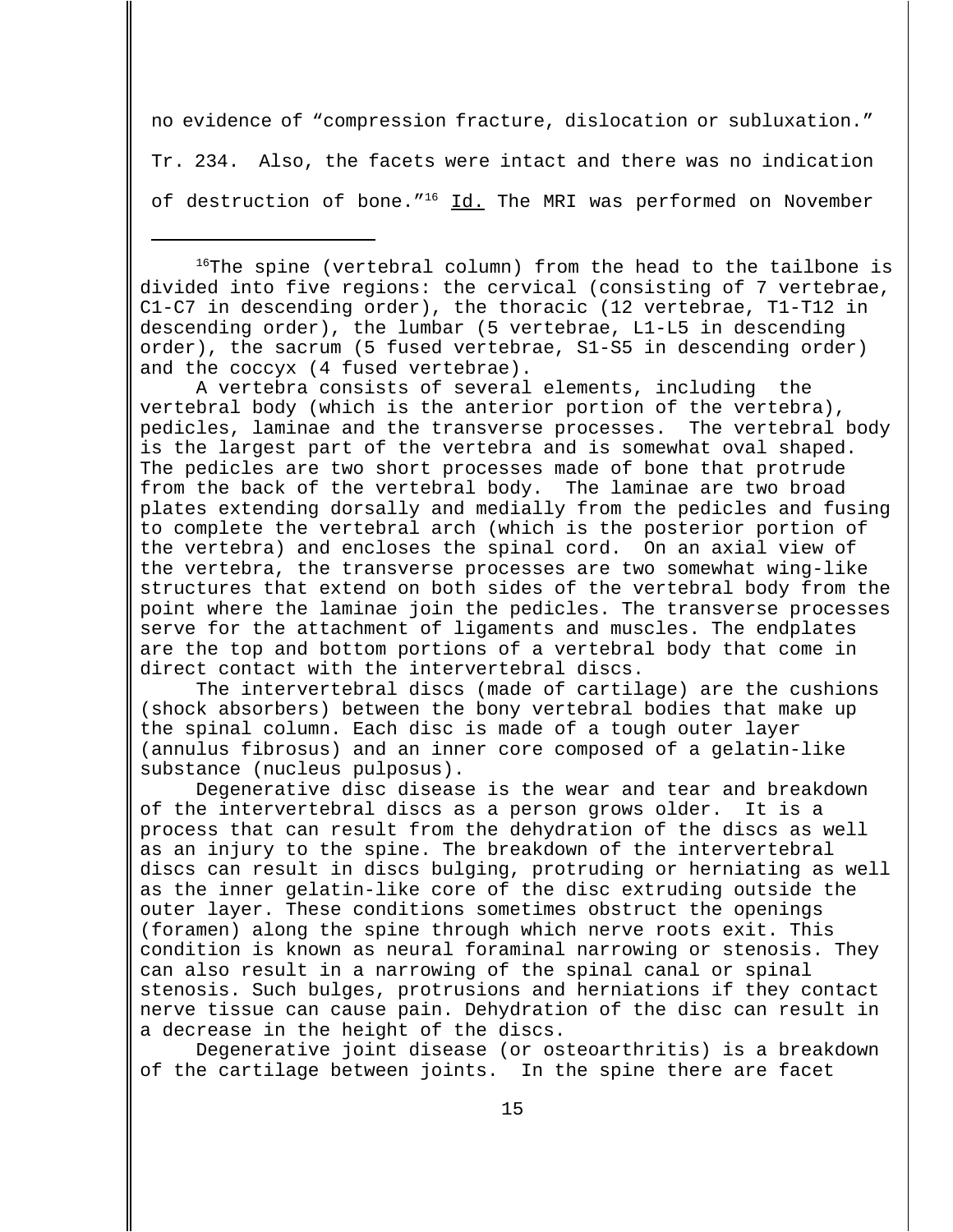19, 2008, and revealed "[d]egenerative disc disease with mild bulging discs" and "[m]ild spinal canal stenosis at L3-L4, L4-L5, and L5-S1." Tr. 191.

Dr. Luszcz prescribed the muscle relaxant Flexeril and the narcotic pain medication Vicodin and referred Napoli to physical therapy three time a week for six weeks at Sussex County Physical Therapy and Rehabilitation. Tr. 173-185 and 187-190. However, the medical records from Sussex County Physical Therapy and Rehabilitation show that Napoli only attended physical therapy on October 20, November 5 and November 10, 2008. Tr. 188. On December 4, 2008, Dr. Luszcz noted that Napoli had not responded to physical therapy and referred her to a spine surgeon for an evaluation. Tr. 174. On December 30, 2008, Dr. Luszcz recommended either referral to a back specialist, additional physical therapy or chiropractic treatment. Tr. 172. Throughout this period of time Dr. Luszcz's diagnostic assessment was that Napoli suffered from spinal stenosis, bulging discs at L3-L4 and L4-L5 and degenerative joint

joints which are in the back of the spine and act like hinges. There are two superior (top) and two inferior (bottom) portions to each facet joint called the superior and inferior articular processes. These joints are covered with cartilage and the wear and tear of these joint is known as facet arthropathy (arthritis). This wear and tear of the facet joints result in loss of cartilage and can cause pain. Hypertrophy is the enlargement or overgrowth of an organ or part. Subluxation is an incomplete or partial dislocations. <u>See</u>, generally, Spine Anatomy, spineunverse, http://www.spineuniverse.com/anatomy/bone-basics-your-spine (Last accessed June 18, 2014); Dorland's Illustrated Medical Dictionary, 898, 1749 & 1791 (32nd Ed. 2012).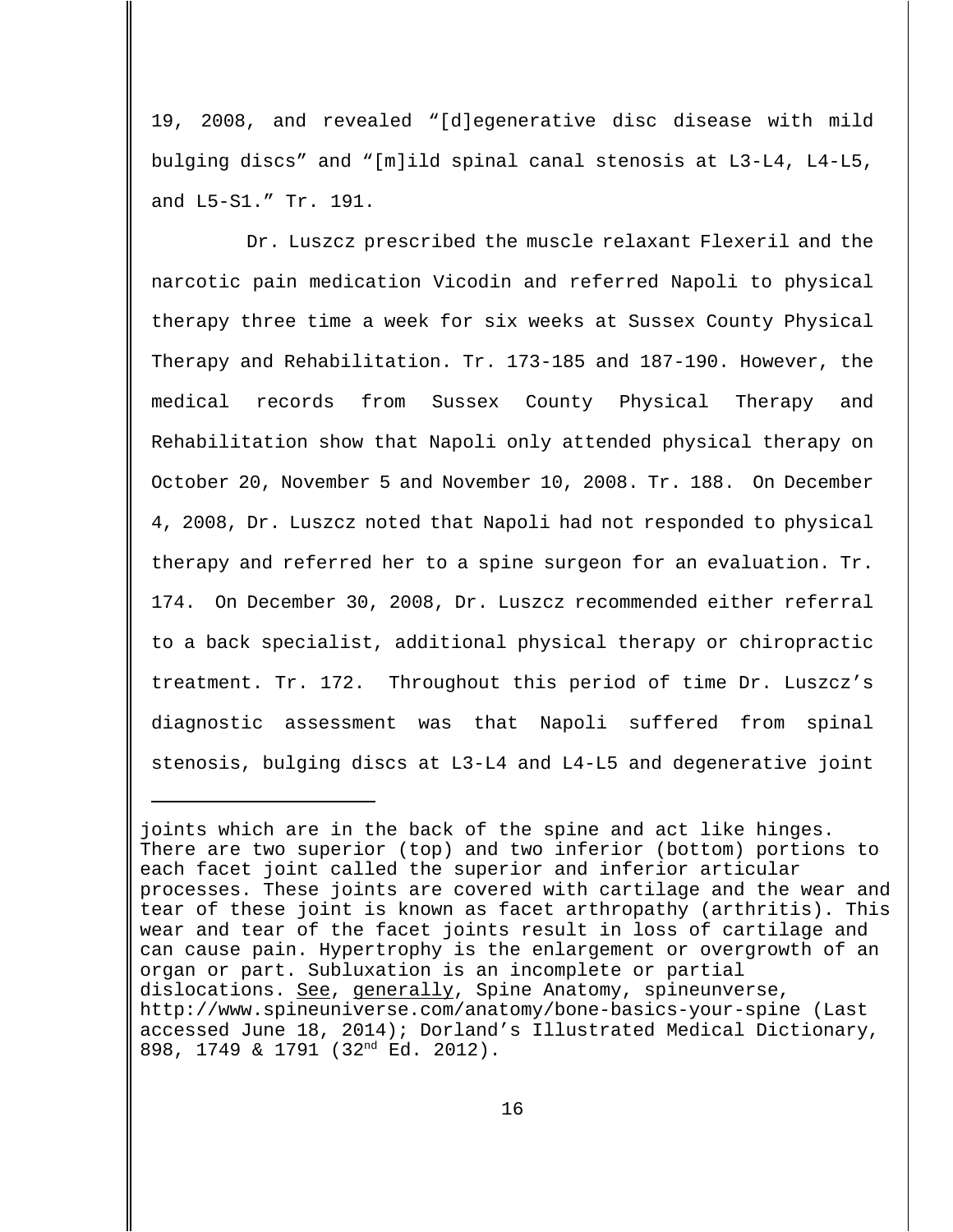disease (osteoarthritis of the lumbar spine) but even in light of that diagnosis as noted Dr. Luszcz repeatedly released Napoli to perform light duty work. Tr. 177-179, 182, 184 and 186.

On December 15, 2008, Napoli based on the referral from Dr. Luszcz had an appointment with Richard Nachwalter, M.D., at Atlantic Spine Specialists, located in Morristown, New Jersey. Tr. 192-196. At that appointment Napoli complained of back pain but denied any lower extremity complaints. Tr. 192. The results of a physical examination were essentially normal. Tr. 193. Dr. Nachwalter observed that Napoli's back was nontender and she was able to stand erect and stand on her heels and toes.<sup>17</sup> Id. While Napoli claimed that the physical therapy made her worse, Napoli had 5/5 (normal) muscle strength in the lower extremities; her reflexes were normal; she had a negative Babinski sign; she had no clonus;<sup>18</sup> she had pain free range of motion of the hips; and she had negative

 $18$ An abnormal response "called the Babinski's sign, is characterized by an upgoing big toe and fanning outward of the other toes." Plantar Response, Neuroexam.com, http://www.neuroexam. com/neuroexam/content.php?p=32 (Last accessed June 19, 2014). The presence of the Babinski's sign suggests brain or spinal cord injury. Clonus is defined as an abnormal "alternate muscular contraction and relaxation in rapid succession" and "a continuous rhythmic reflex tremor initiated by the spinal cord below an area of spinal cord injury, set in motion by reflex testing." Dorland's Illustrated Medical Dictionary, 373 (32<sup>nd</sup> Ed. 2012).

 $17$ The heel walk test requires the patient to walk on his heels. The inability to do so suggests L4-5 nerve root irritation. The toe walk test requires the patient to walk on his toes. The inability to do so suggests L5-S1 nerve root irritation. Clinical Examination Terminology, MLS Group of Companies, Inc., https://www.mls-ime.com/ articles/GeneralTopics/Clinical%20Examination%20Terminology.html (Last accessed June 19, 2014).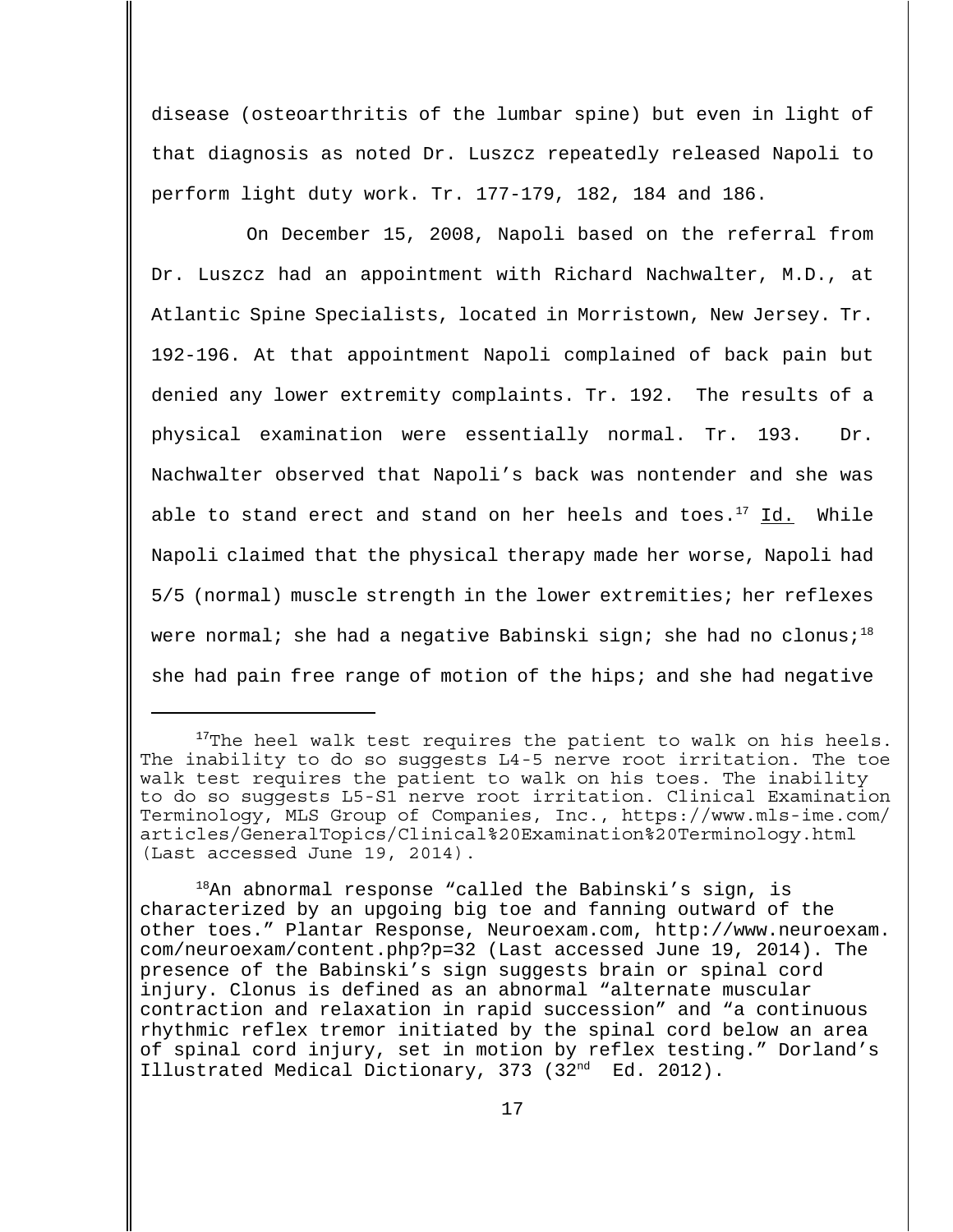straight leg raising tests.<sup>17</sup> Id. Dr. Nachwalter stated the recent MRI showed "age appropriate" degenerative changes at L3-L4, L4-L5 and L5-S1 but no significant herniations or stenosis. Id. Dr. Nachwalter's diagnostic assessment was that Napoli merely suffered from a lumbar strain. Id. Dr. Nachwalter recommended that Napoli continue her home exercise program and use over-the-counter antiinflammatory medication. Id. With respect to the "[e]stimated length of disability and work capability," Dr. Nachwalter opined that "Napoli has no objective findings by MRI or physical exam" and there was "no reason she [would] require[] any short term or long term restrictions." Tr. 194. He released Napoli to work without restrictions. Id.

From January 21 through April 8, 2009, Napoli was examined and treated by Kenneth J. Rieger, M.D., at the New Jersey Spine Center. Tr. 197 and 200-201. During that period, Dr. Rieger prescribed Vicodin, the nonsteroidal anti-inflammatory drug Celebrex and physical therapy three times per week for four weeks for Napoli. Id. At an appointment on January 21<sup>st</sup> Napoli complained of low back and right buttock pain and that she could

 $17$ The straight leg raise test is done to determine whether a patient with low back pain has an underlying herniated disc. The patient, either lying or sitting with the knee straight, has his or her leg lifted. The test is positive if pain is produced between 30 and 70 degrees. Niccola V. Hawkinson, DNP, RN, Testing for Herniated Discs: Straight Leg Raise, SpineUniverse, http://www.spineuniverse.com/experts/testing-herniated -discs-straight-leg-raise (Last accessed June 19, 2014).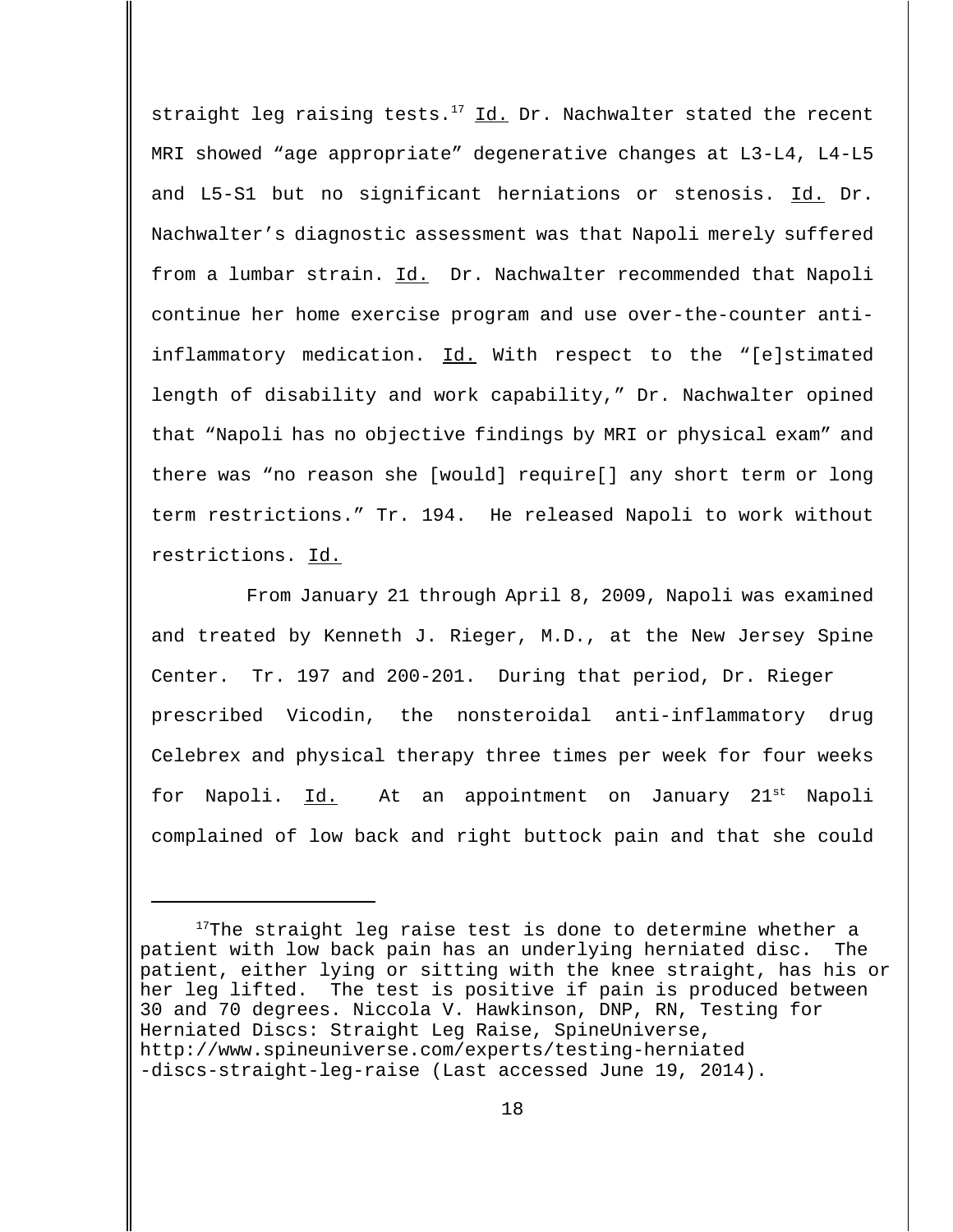not sit or stand for any length of time. Tr. 200. Napoli, however, denied any leg pain, numbness or weakness, or significant gait changes. Id. The results of a physical examination were essentially normal. Id. Napoli was neurologically intact with 5/5 muscle strength in her lower extremities; she had normal sensation and reflexes in the lower extremities; she had a negative Babinski sign, a negative Faber's test bilaterally, $18$  and negative straight leg raising tests bilaterally; and she had minimal tenderness to palpation in her thoracic spine. Id. However, her lumbar paraspinal muscles were extremely tender to palpation. Id. Dr. Rieger's assessment was that Napoli suffered from "some early degenerative changes through her lumbar spine with an exacerbation, which appear[ed] muscular in nature[.]" Tr. 201. Dr. Rieger had her remain off work and prescribed Celebrex. Id.

The results of a physical examination performed by Dr. Rieger on April 8<sup>th</sup> remained the same. Tr. 197. Napoli's muscle strength was intact and she had normal sensation and reflexes in the lower extremities. Id. Dr. Rieger prescribed Vicodin and recommended physical therapy. Tr. 197 and 199. Dr. Rieger did not provide an assessment of Napoli's ability to engage in her previous

 $18$ The Patrick's (Faber) test is "[a] test to determine the presence or absence of sacroiliac disease; with patient supine, the hip and knee are flexed and the external malleolus is placed above the patella of the opposite leg; this can ordinarily be done without pain, but, on depressing the knee pain is promptly elicited in sacroiliac disease." Medical Definition of Patrick's Test, Lexic.us, http://www.lexic.us/definition-of/Patrick's\_test (Last accessed June 19, 2014).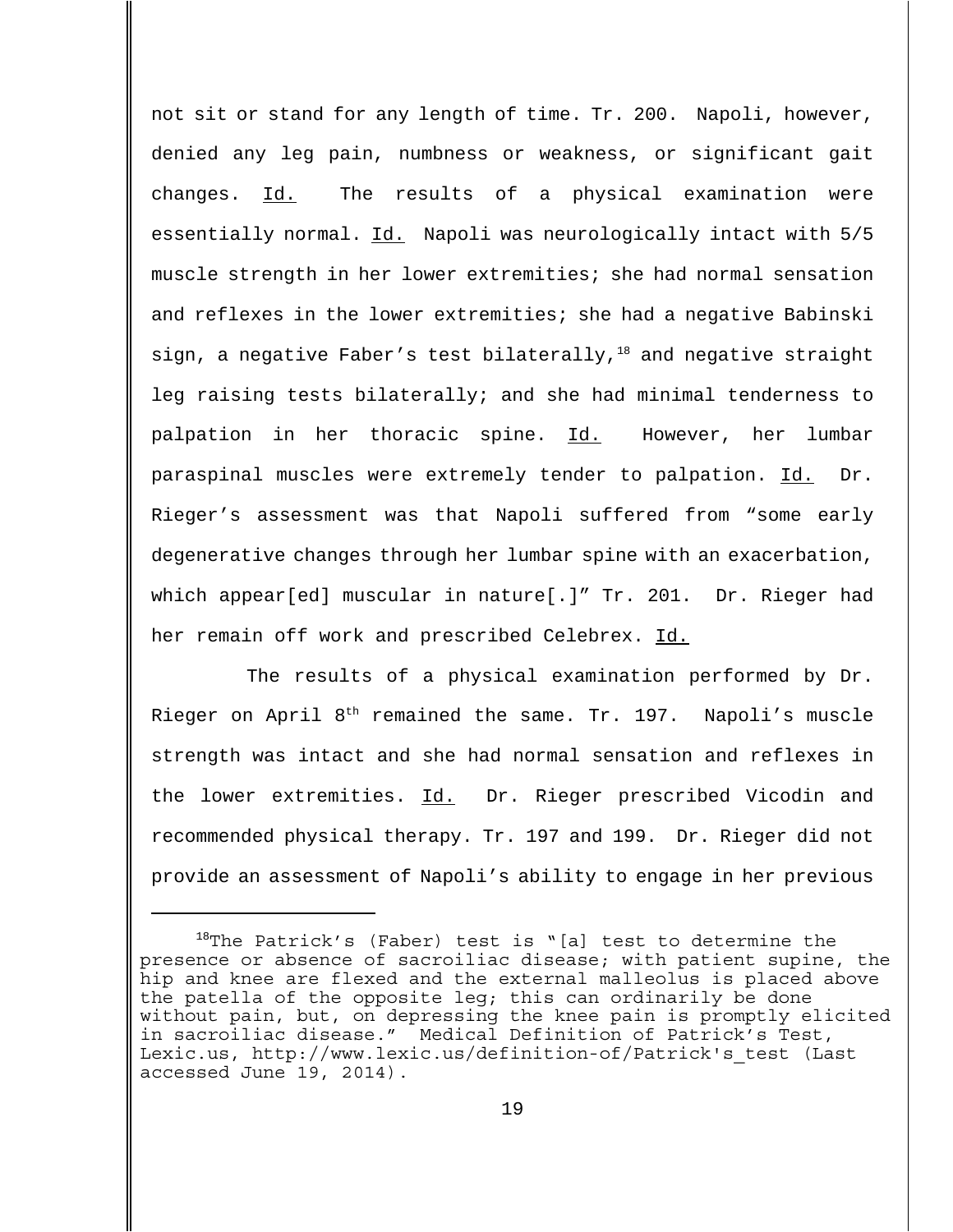skilled, medium work. Id.

On two occasions Napoli was evaluated in connection with her Worker's Compensation claim by Arthur H. Tiger, M.D., at the request of Napoli's attorney. Tr. 209-212. The first evaluation occurred on June 12, 2009, and the second evaluation on November 13, 2009. Dr. Tiger's examination findings and assessments were similar on both occasions. Id. Dr. Tiger found that Napoli had profound loss of the usual lumbar lordotic curvature; she had spasm in the paraspinal muscles of the lower lumbar region; she had multiple areas of hard fibrotic muscles on both sides of the lower lumbar spine, more so on the right than the left;<sup>19</sup> she had tenderness to palpation over the L2, L3, L4 and L5 vertebral spinous processes; she had radiation of pain into the right buttock and right lower extremity when pressure was applied over the right sacroiliac joint; she had limited lumbar range of motion; she had a positive straight leg raising test on the right; and she had weakness of the right Achilles reflex as compared to the left. Tr. 209. Dr. Tiger indicated that with respect to Napoli's New Jersey Worker's Compensation claim that Napoli was unable to work since

<sup>&</sup>lt;sup>19</sup>Fibrosis, a noun, is the formation of excessive fibrous tissue, as in a reparative or reactive process. Fibrotic is the adjective. It is not clear what is being described here. It could be that Dr. Tiger is indicating muscular fibrosis, a condition where there is excessive formation of fibrous bands of scar tissue formed between muscle fibers or merely that Napoli had stiff lower back muscles on each side of the spine without concluding that Napoli actually suffered from fibrosis.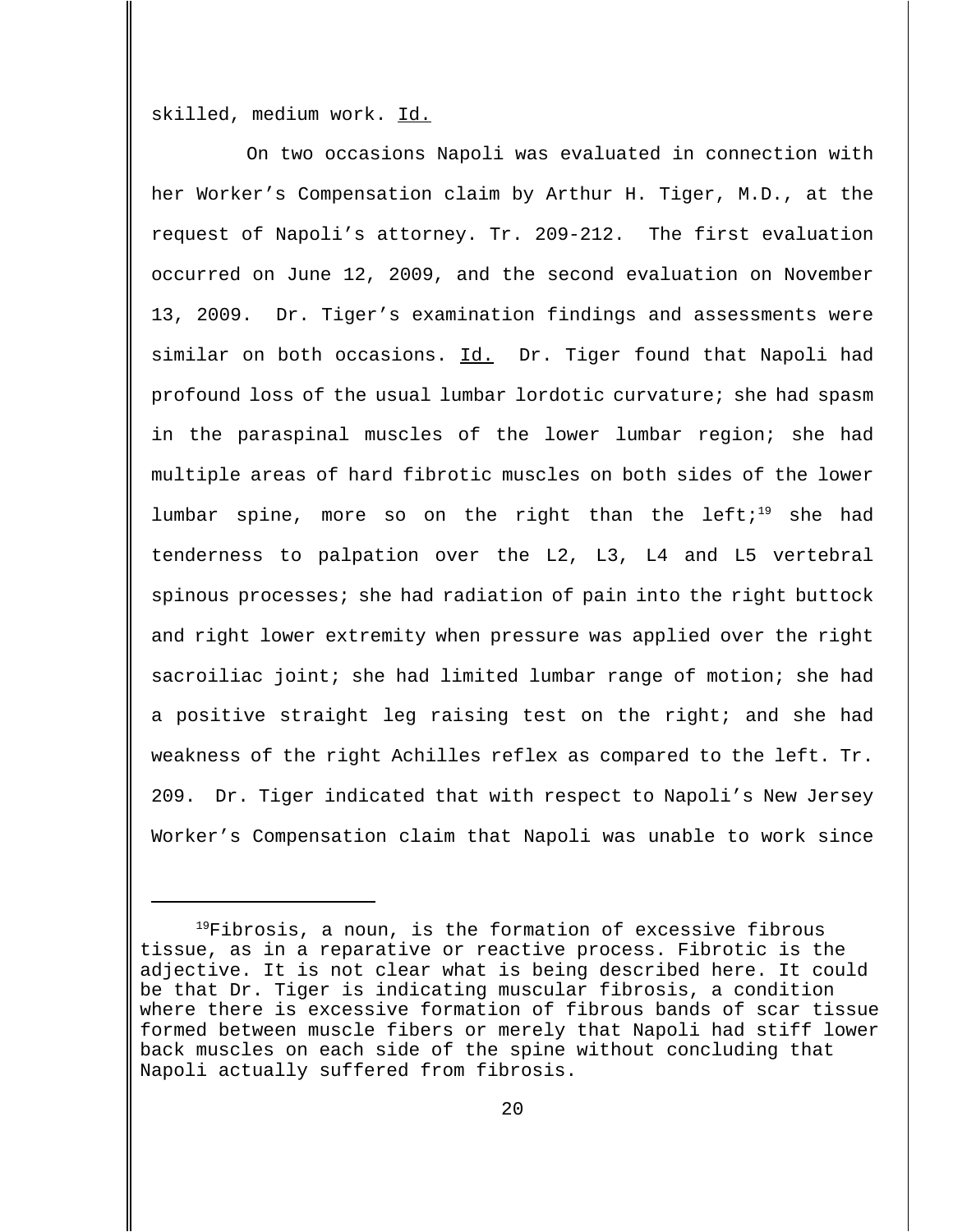October 4, 2008, because of "evidence of spinal stenosis, multiple bulging discs causing a clinical right-sided lumbar radiculopathy, as well as a chronic lumbosacral strain syndrome with chronic myofascitis [muscle inflammation]." Tr. 212. Dr. Tiger noted that Napoli had a "partial total" disability of 80% under the New Jersey Worker's Compensation law and that both of his reports were only to be used in connection with determining Napoli's "worker's compensation disability." Id. Dr. Tiger did not opine that Napoli was totally disabled for purposes of Social Security disability insurance benefits. Id.

Napoli was also examined on two occasions by Arthur Canario, M.D., an orthopaedic surgeon, in connection with her Worker's Compensation claim. Tr 215-219.

 On July 29, 2009 Dr. Canario found that, while Napoli did complain of back pain at maximum flexion, she had full range of motion of her lumbosacral spine with flexing to 70 degrees and extension to 30 degrees; she had full lateral bending and rotation at 35 degrees; her straight-leg raising test produced pain at 90 degrees; double thigh flexion improved her symptoms at 120 degrees; and she had paravertebral tenderness without sciatic notch tenderness. Tr. 219. Dr. Canario stated that Napoli's MRI revealed no acute or significant findings and that the degenerative changes were not caused by her work accident in October, 2008. Id. Dr. Canario further stated that Napoli's symptoms actually increase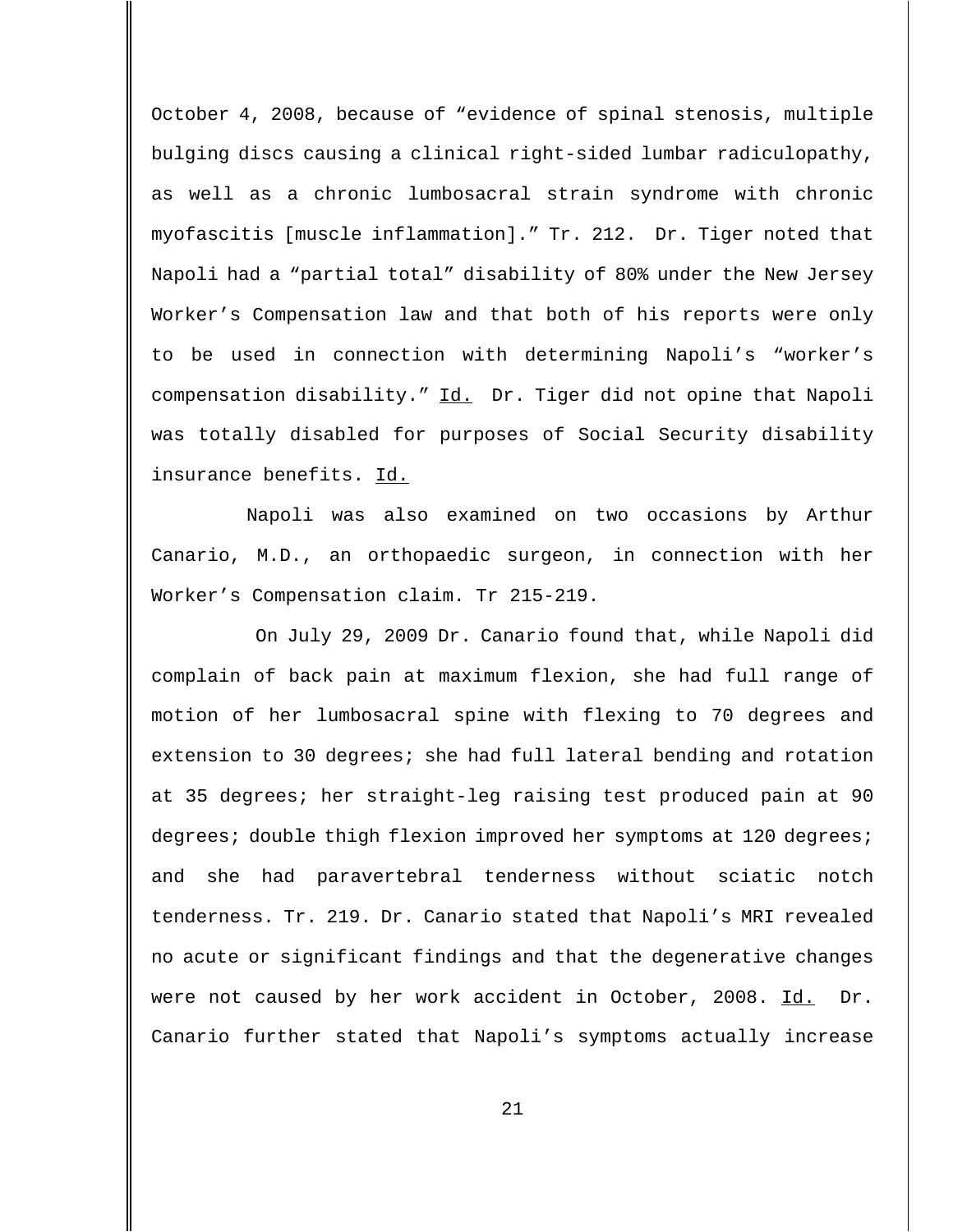with inactivity, but improved with activity. Tr. 218. Napoli was observed to walk with a normal gait and she did not need a back support or cane. Tr. 219. Dr. Canario agreed with Dr. Nachwalter's opinion that Napoli only had a back strain, and he also found that she was "certainly employable." Id. Similar findings and assessment were made by Dr. Canario at an examination of Napoli on August 31, 2010. Tr. 215-217. Dr. Canario stated that Napoli "is capable of employment in her current state." Tr. 217.

Napoli was treated by Michael Rudman, M.D., at Morristown Memorial Hospital, Pain Management Center, from October 8, 2010, through May 20, 2011. Tr. 221-233. On October 8, 2010, Dr. Rudman noted that Napoli's gait was upright and antalgic, but she did not require a cane or crutch. Tr. 232. Napoli could easily rise from a seated position to a standing position, and she had no gross motor or sensory deficits in her lower extremities. Dr. Rudman recommended a series of three epidural steroid injections, which were administered on October 8, November 1 and December 3, 2010. Tr. 227-229 and 233. Napoli tolerated all of the injections "extremely well." Tr. 223, 228 and 230. On January 21, 2011, Dr. Rudman examined Napoli and reported that Napoli was able to get up relatively easy from a seated to a standing position; she had no significant spinous process or paravertebral tenderness; she had no gross motor or sensory deficits in the lower extremities; and straight leg raising tests caused some mild right posterior thigh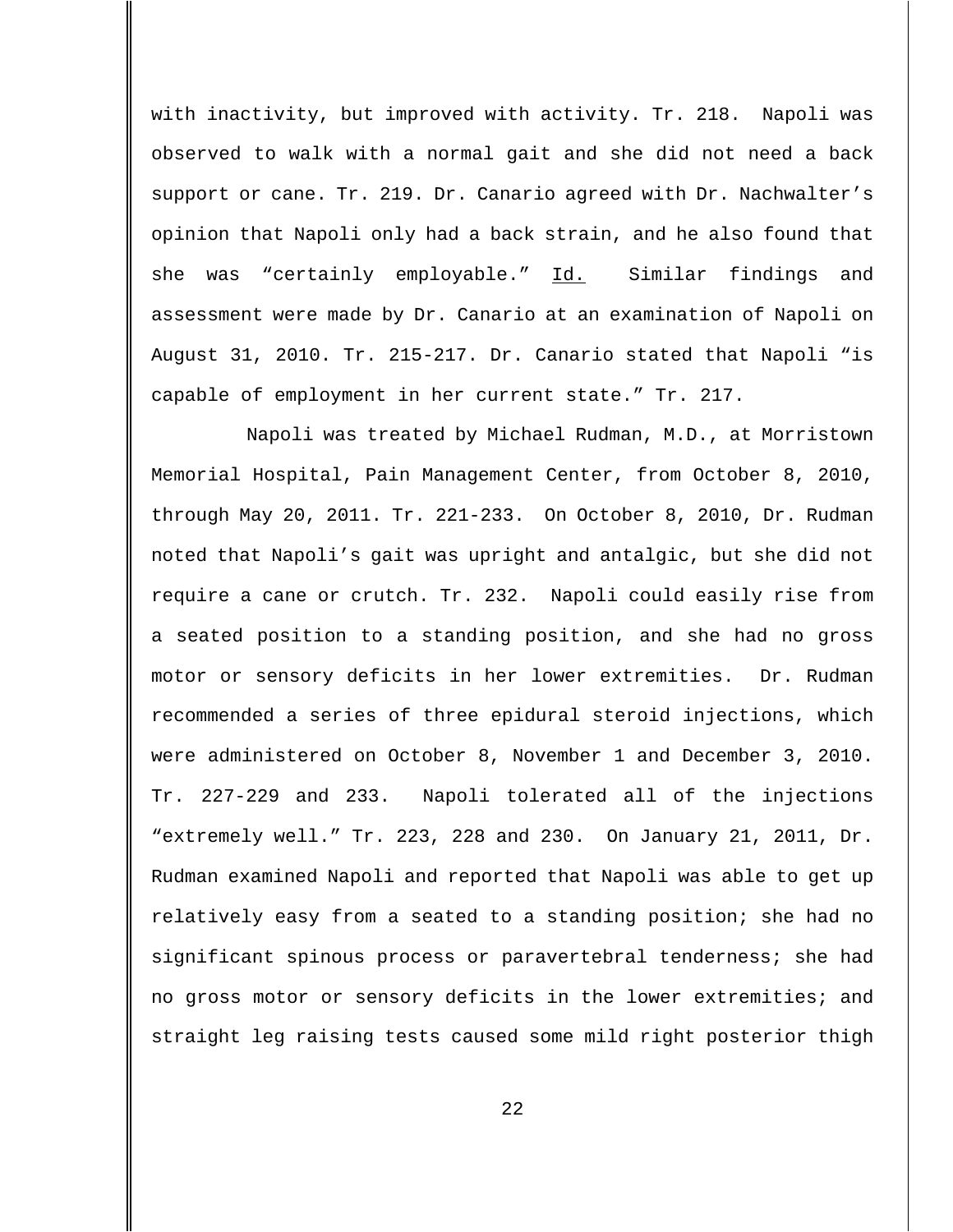pain. Tr. 226. Similar findings were recorded by Dr. Rudman at an appointment on March 21, 2011. Tr. 224. Finally, on May 20, 2011, Dr. Rudman noted that Napoli was able to get up easily from a seated to a standing position; Napoli's lumbar range of motion was 60 degrees flexion and 20 degrees extension; her straight leg raising test caused right low back pain at 70 to 80 degrees; and she had no gross motor or sensory deficits in the lower extremities. Tr. 222. Napoli was prescribed Advil and Percocet and Dr. Rudman recommended physical therapy. Id.

On November 23, 2010, Napoli was examined by Barry Kurtzer, M.D., on behalf of the Bureau of Disability Determination. Tr. 159-161. After performing a clinical interview and physical examination, Dr. Kurtzer concluded that Napoli had "a history of bulging disc, status post epidural and physical therapy still with pain in her right leg and mildly decreased motor strength." Tr. 161. The results of the physical examination were essentially normal, including it was observed that Napoli had full range of motion in her upper and lower extremities, a stable gait and that she ambulated without difficulty. Tr. 160-161.

#### **DISCUSSION**

The administrative law judge at step one of the sequential evaluation process found that Napoli had not engaged in substantial gainful work activity since November 21, 2008, the alleged onset date set forth by Napoli in her application. Tr. 12.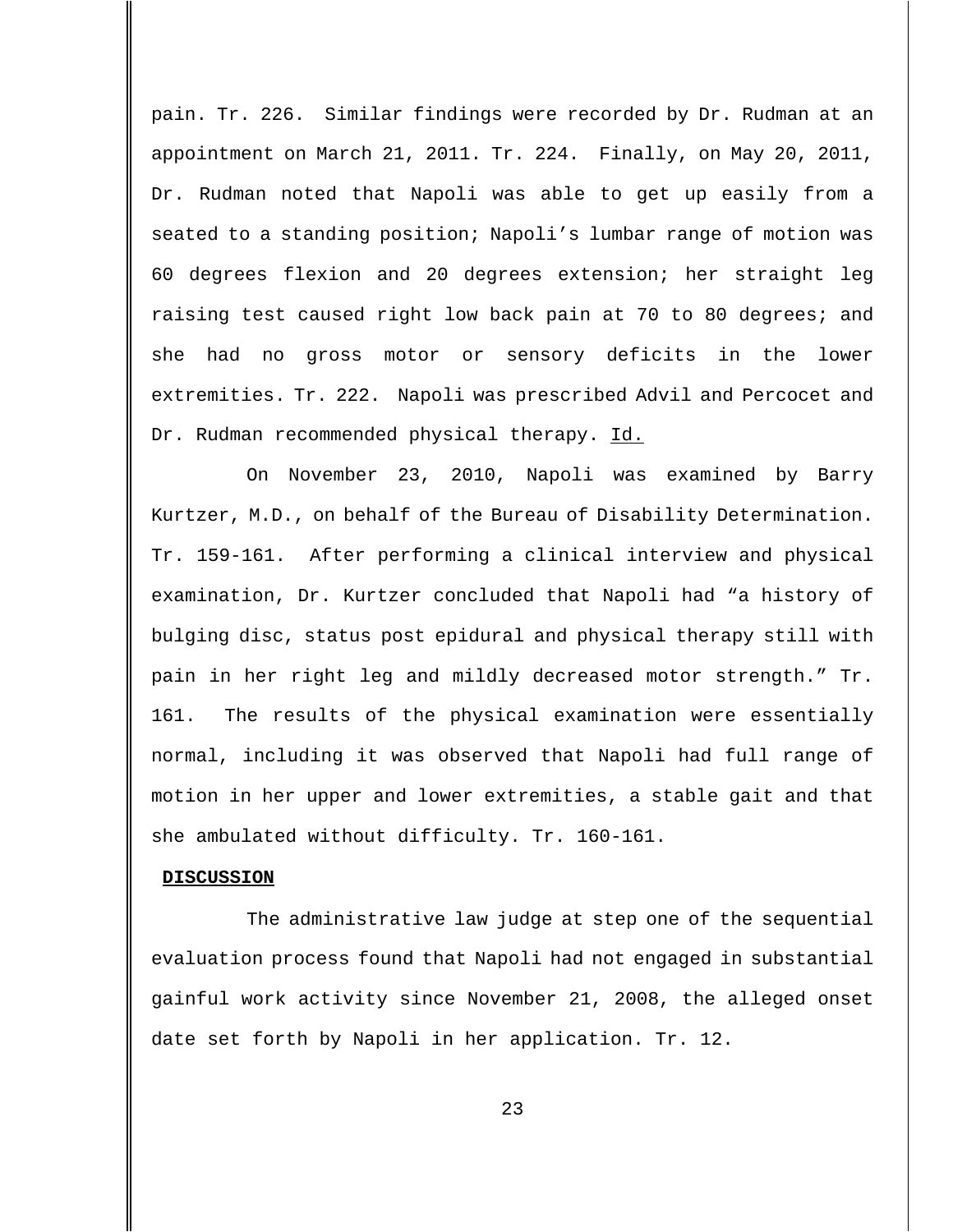At step two of the sequential evaluation process, the administrative law judge found that Napoli had the following severe impairments: "Disorder of the lumbar spine." Id. Napoli has not challenged the administrative law judge's step 2 analysis.

At step three of the sequential evaluation process the administrative law judge found that Napoli's impairments did not individually or in combination meet or equal a listed impairment. Id. Napoli has not challenged the administrative law judge's step three analysis.

At step four of the sequential evaluation process the administrative law judge found that Napoli had the residual functional capacity to perform a limited range of sedentary work. Tr. 13. Specifically, the administrative law judge found that Napoli had the

> capacity to lift or carry no more than 10 pounds occasionally and less than 10 pounds frequently, stand or walk for 4 hours out of an 8 hour work day, and sit for 4- 6 hours out of an 8 hour work day with the opportunity to sit/stand or change positions hourly. The claimant's ability to push and pull is unlimited at the aforementioned weights. The claimant can occasionally climb ramps and stairs but never ladders, ropes or scaffolds, and she can occasionally balance, stoop, kneel, crouch or crawl. The claimant must avoid moderate exposure to vibration. The claimant must avoid work around hazards, such as work around dangerous machinery, or work at heights.

Id. In setting the residual functional capacity, the administrative law judge reviewed the medical records and considered several other items including the treating physicians'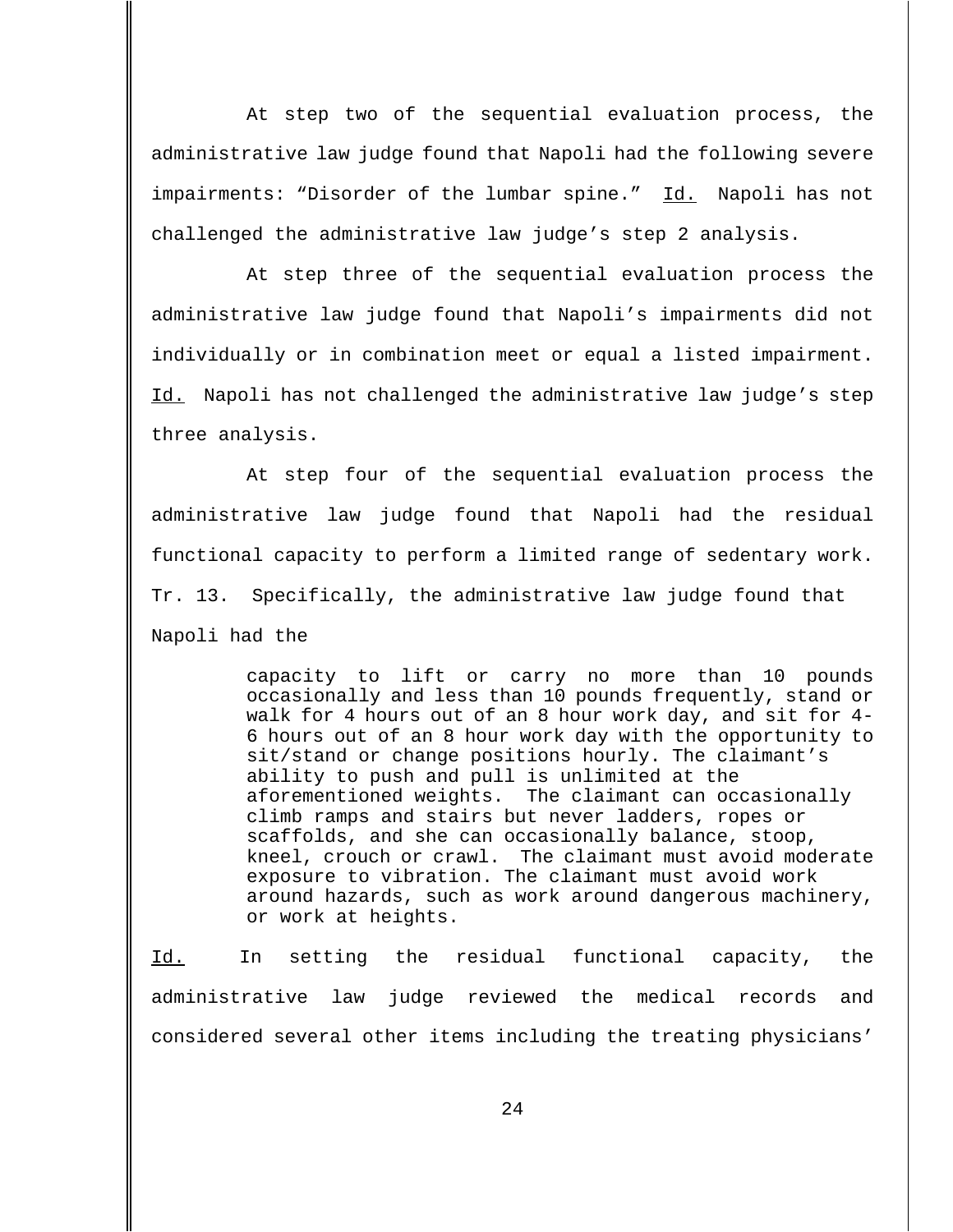medical notes and the report from the consultative examiner, Dr. Kurtzer. Tr. 13-15. The administrative law judge found that Napoli's statements about her functional limitations were not credible to the extent they were inconsistent with the above residual functional capacity. Tr. 15. The administrative law judge relied on the notes and opinions of treating physicians who either indicated that Napoli could engage in light duty work or was unrestricted in her work capabilities, including Dr. Nachwalter, who opined that Napoli had no need for short or long-term work restrictions, but the ALJ gave Napoli the benefit of the doubt and reduced her capacity to the sedentary work level. Tr. 13-15. The treating physicians' medical notes and opinions and the opinion of the consultative examiner, Dr. Kurtzer, were supportive of the residual functional capacity set by the administrative law judge. The administrative law judge did not have to accept the findings or opinions of the non-treating physicians who examined Napoli only in connection with her Worker's Compensation claim.

Based on the above residual functional capacity and the testimony of a vocational expert the administrative law judge found at step four that Napoli could not perform her prior relevant work as an automobile salesperson, real estate agent and mental health aide but that she could perform her prior skilled, sedentary work as a newspaper district manager. Tr. 15. Consequently, the administrative law judge found that Napoli was not disabled and she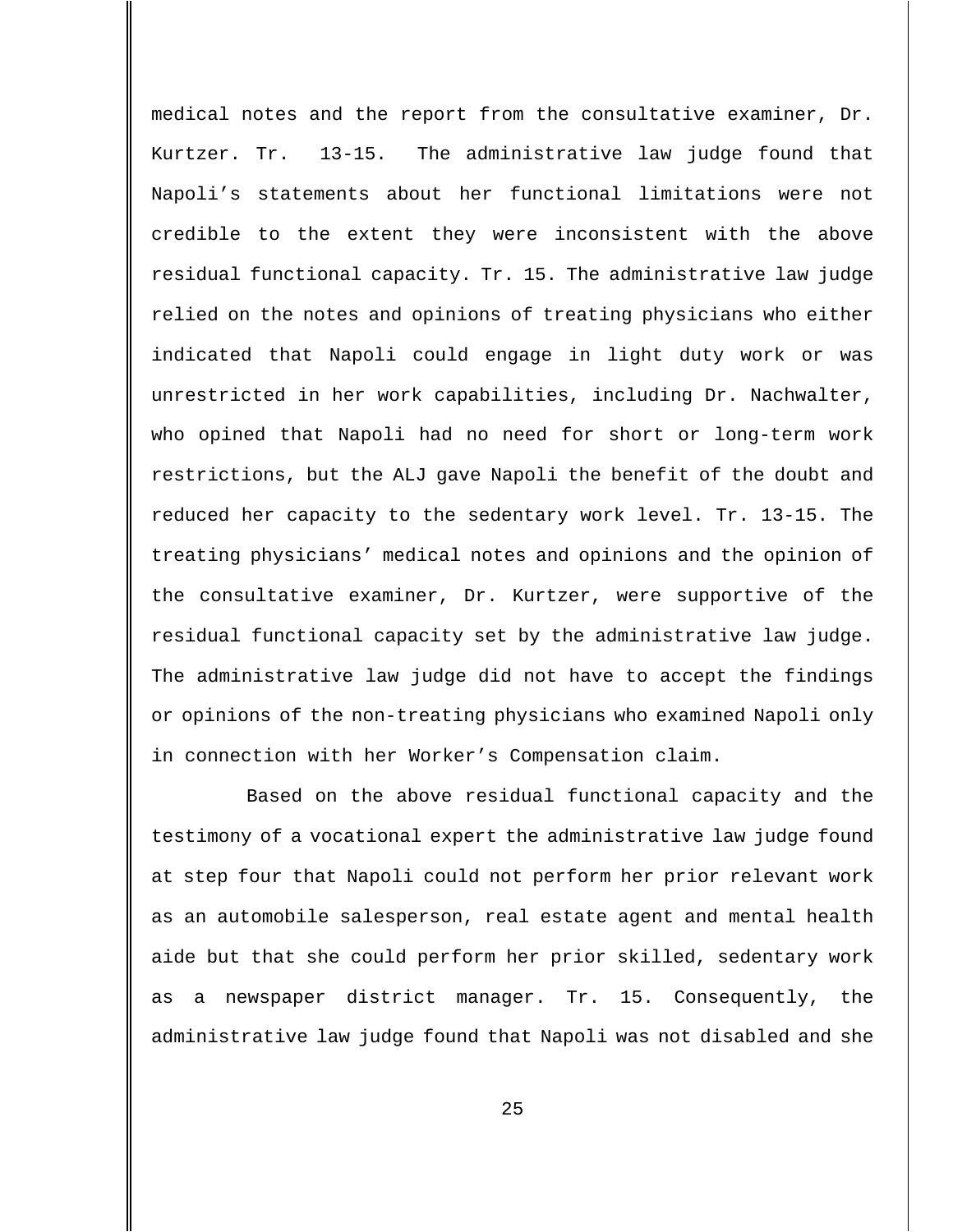did not proceed to step five of the sequential evaluation process. Tr. 15-16.

The administrative record in this case is 251 pages in length, primarily consisting of medical and vocational records. The administrative law judge did an adequate job of reviewing Napoli's medical history and vocational background in her decision. Tr. 10-16. Furthermore, the brief submitted by the Commissioner sufficiently reviews the medical and vocational evidence in this case. Doc. 13, Brief of Defendant.

Napoli argues that the administrative law judge erred by (1) failing to develop a full and complete administrative record and to assure that Napoli appropriately waived her right to counsel; (2) failing to provide a proper hypothetical to the vocational  $\epsilon$ xpert;(3) making statements in her decision which were misleading and contrary to the evidence; and (4) inappropriately assessing Napoli's credibility.

Napoli's initial argument is devoid of any merit whatsoever. Napoli was sent at least three written notices outlining in detail her right to be represented by counsel at the administrative hearing and the ALJ at the hearing adequately questioned Napoli regarding whether or not she wanted to obtain counsel or proceed with the hearing without counsel. Napoli advised that she received the written notices and that she wanted to proceed without counsel. It is correct that an administrative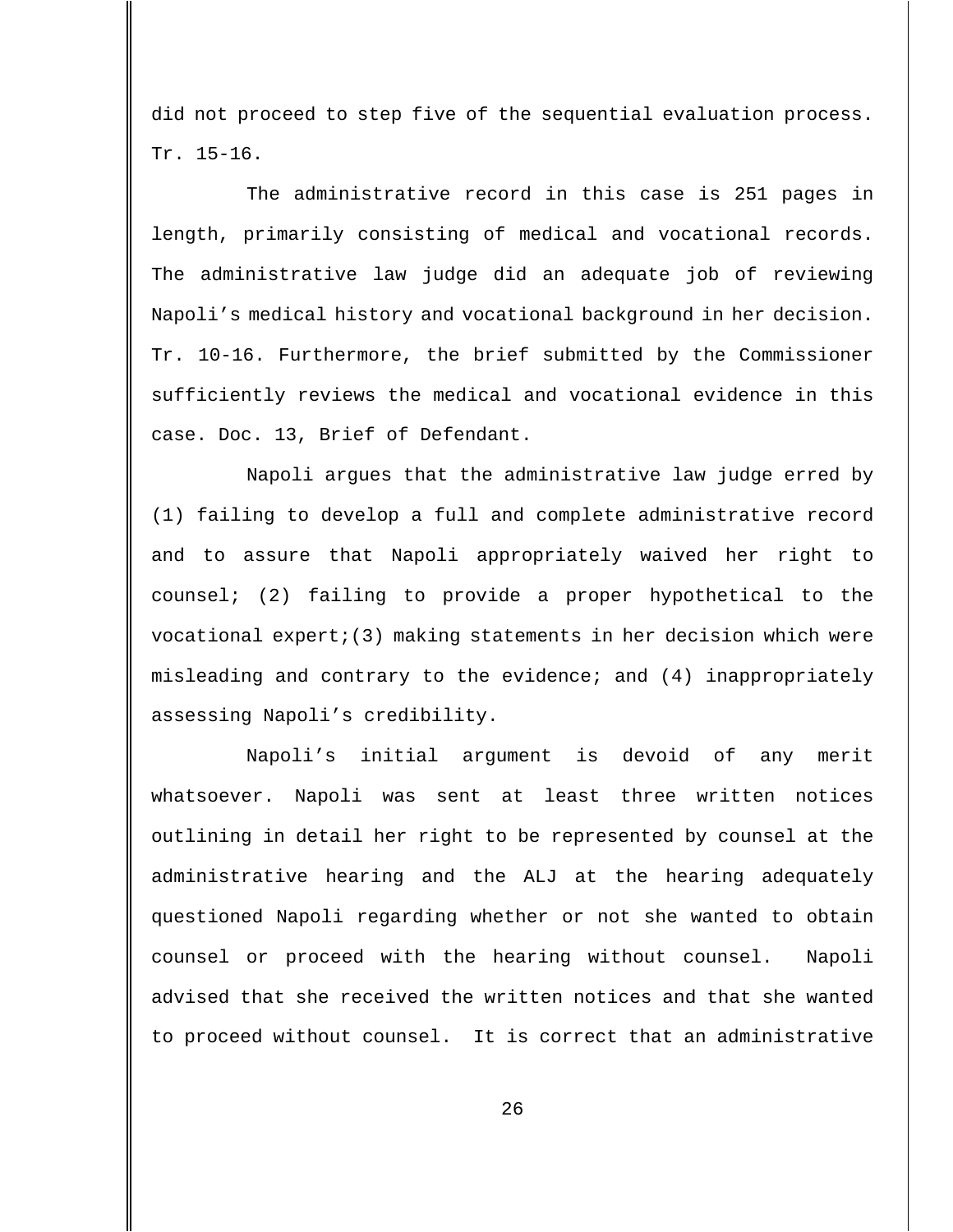law judge has an affirmative obligation to develop the record. Rutherford v. Barnhart, 399 F.3d 546, 557 (3d Cir. 2005); Fraction v. Bowen, 787 F.2d 451, 454 (8th Cir. 1986); Reed v. Massanari, 270 F.3d 838, 841 ( $9^{th}$  Cir. 2001); Smith v. Apfel, 231 F.3d 433. 437  $(7<sup>th</sup> Cir. 2000)$ ; see also Sims v. Apfel, 530 U.S. 103, 120 S.Ct. 2080, 2085 (2000)("It is the ALJ's duty to investigate the facts and develop the arguments both for and against granting benefits[.]"). If the record is not adequately developed, remand for further proceedings is appropriate. Id. In this case, however, we are satisfied that the administrative law judge complied with her affirmative obligation to develop the record. The ALJ took appropriate steps after the hearing to fully develop the record and Napoli has not proffered any additional medical evidence which relates to the relevant time period, i.e. from the her alleged disability onset date to the date last insured.

Second, the ALJ appropriately questioned the vocational expert. While it is true that many of Napoli's medical records were missing when the ALJ posed the hypothetical questions to the vocational expert, the ALJ still had the report from the consultative examiner, Dr. Kurtzer, as well as Napoli's testimony. The ALJ's hypothetical asked the vocational expert to consider someone who could lift no more than 10 pounds, which was consistent with Napoli's own assessment of her abilities and the consultative examiner's opinion. The ALJ also asked the vocational expert to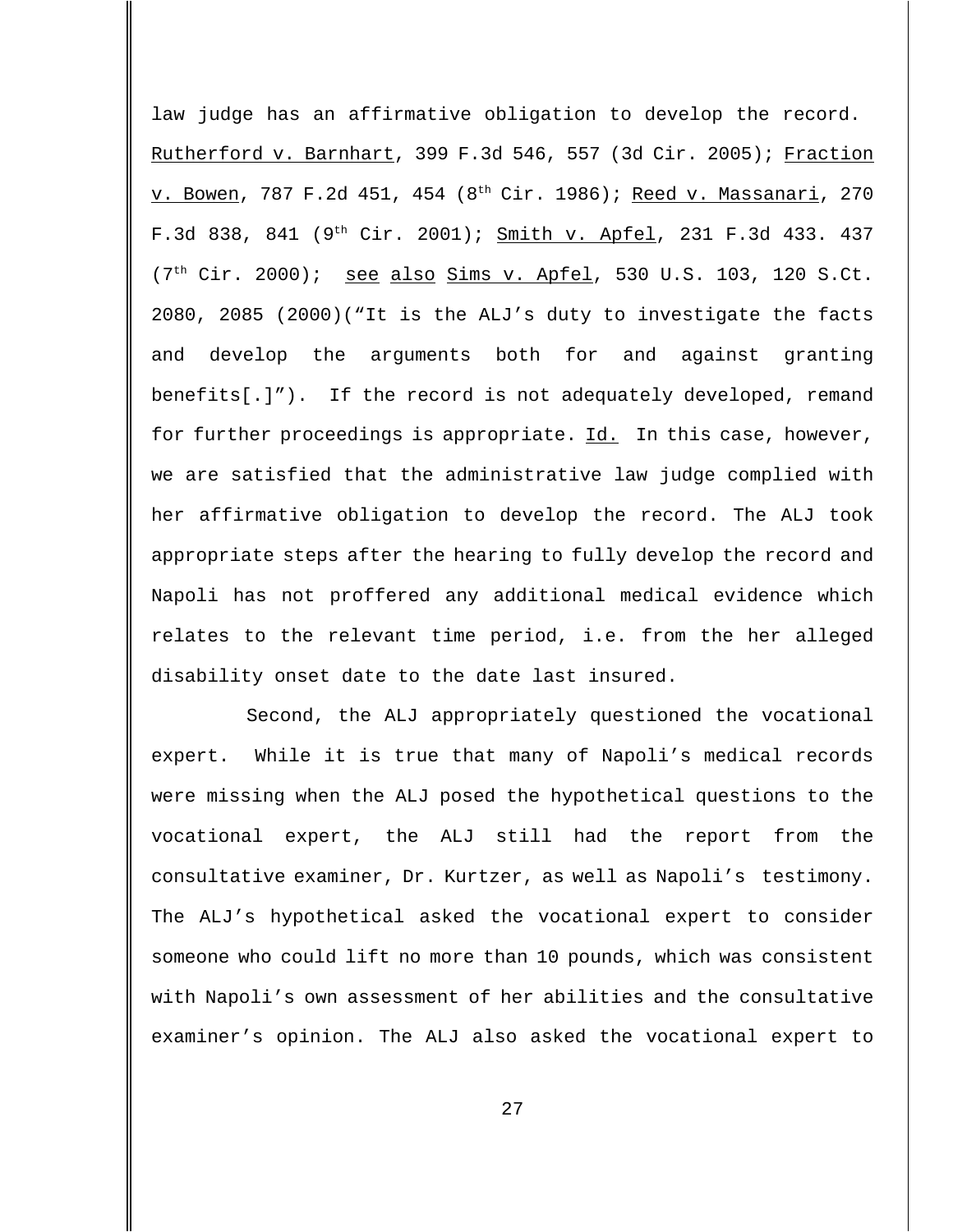consider an individual who needed to alternate between sitting and standing, which also was consistent with Napoli's own assessment of her abilities. Most importantly, the ALJ under the social security regulations is only required to include in a hypothetical question credibly established limitations. Rutherford v. Barnhart, 399 F.3d 546, 554 (3d Cir. 2005); Plummer v. Apfel, 186 F.3d 422, 431 (3d Cir. 1999). The record contains an opinion from a treating physician indicating that Napoli was capable of performing light duty work as well as an opinion from a treating physician stating that Napoli had no work restrictions. The ALJ set forth in the hypothetical questions all of Napoli's credibly established limitations and in fact gave Napoli the benefit of the doubt.

Third, the court discerns no misleading statements in the ALJ's decision relating to opinions regarding whether or not Napoli was disabled. The Social Security regulations require that an applicant for disability insurance benefits come forward with medical evidence "showing that [the applicant] has an impairment(s) and how severe it is during the time [the applicant] say[s] [he or she is] disabled" and "showing how [the] impairment(s) affects [the applicant's] functioning during the time [the applicant] say[s] [he or she is] disabled." 20 C.F.R. § 404.1512(c).

No treating or examining physician has indicated that Napoli suffered from physical functional limitations that would preclude her from engaging in the limited range of work set by the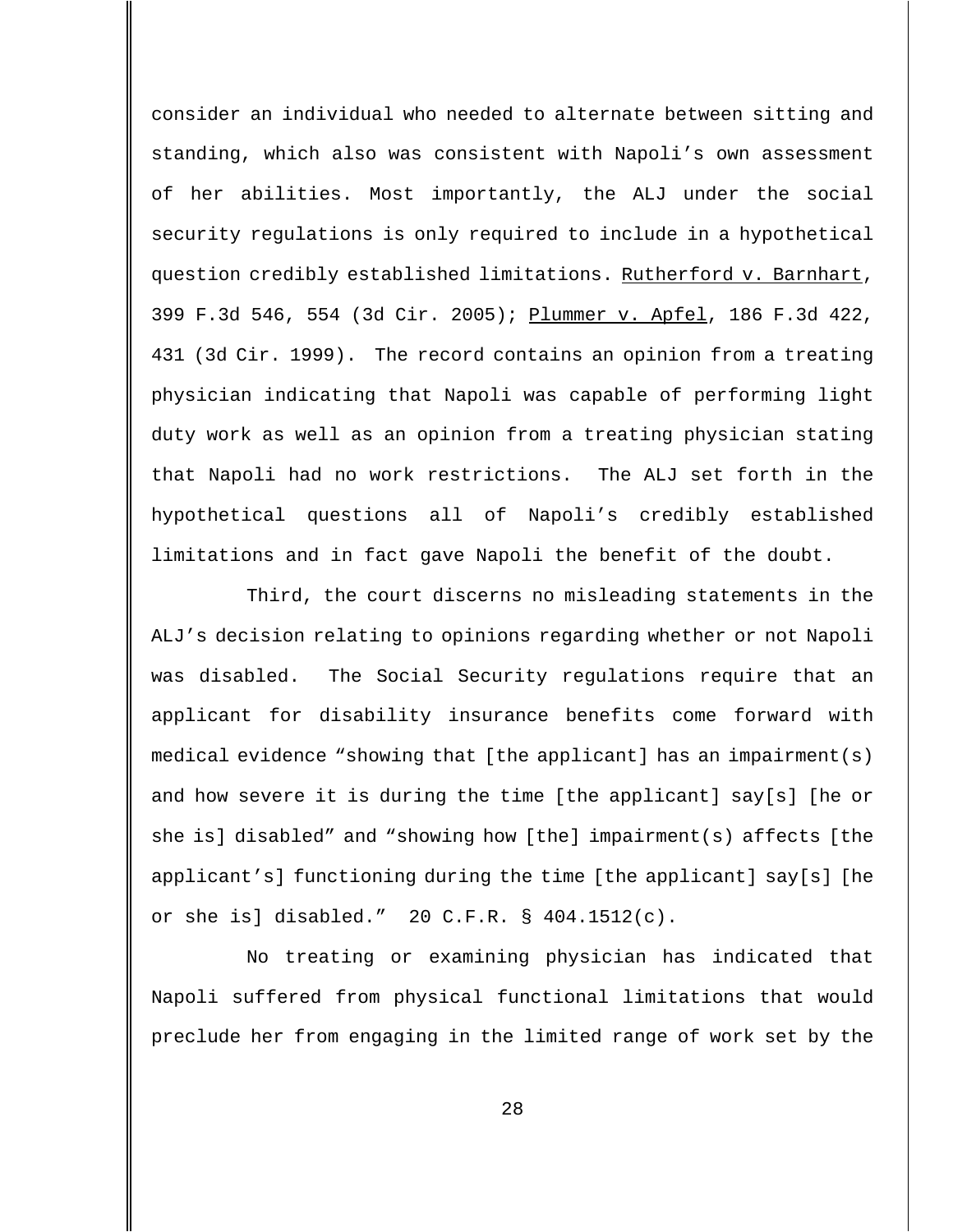administrative law judge in her decision for the requisite statutory 12 month period. $20$  No physician indicated that Napoli was incapable of engaging in the limited range of work set by the administrative law judge on a full-time basis.

The record does not reveal any reason why the administrative law judge could not rely on the opinion of the treating physician who opined that Napoli could engage in light duty work. A treating physician has not provided a statement indicating that Napoli had physical limitations that would preclude her from engaging in work as a newspaper district manager, and the bare medical records do not provide support for such a conclusion. The ALJ did not have to except the opinion of Dr. Tiger, a nontreating physician, who rendered his opinion solely in connection with the Worker's Compensation proceeding and who did not provide a detailed work-related functional capacity assessment indicating that Napoli was incapable of performing the exertional and nonexertional requirements of sedentary work for the requisite continuous  $12$ -month period.<sup>21</sup>

 $20$ To receive disability benefits, the plaintiff must demonstrate an "inability to engage in any substantial gainful activity by reason of any medically determinable physical or mental impairment which can be expected to result in death or which has lasted or can be expected to last for a continuous period of not less than 12 months." 42 U.S.C. § 432(d)(1)(A).

 $21$ To the extent that the ALJ did not comment in her decision on Dr. Tiger's examination notes we consider that omission harmless error under the totality of the evidence. See Weary v. Astrue, Civil No. 10-896, slip op. at 40-41 (M.D.Pa. Dec. 15, 2010)(Muir,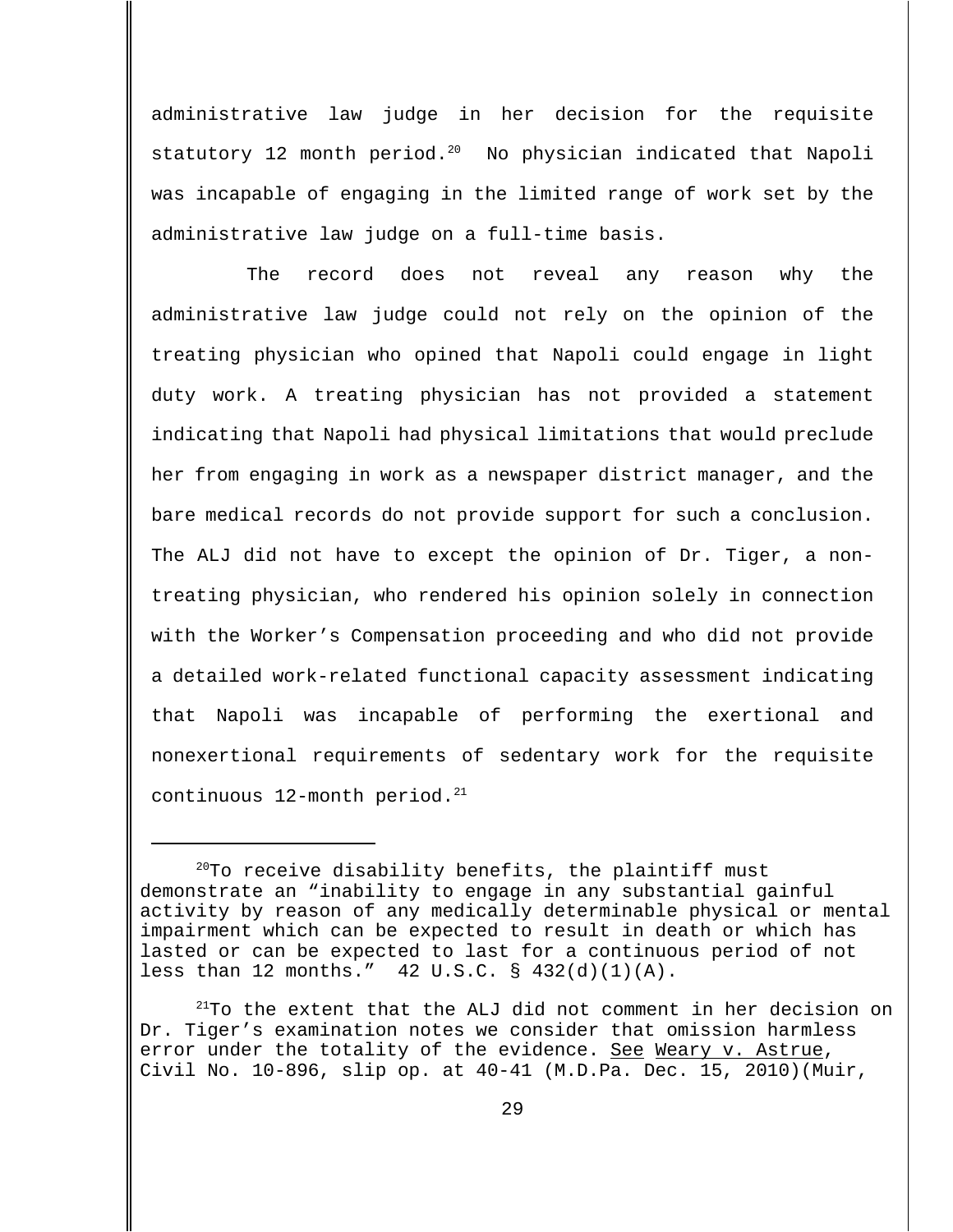Finally, with respect to Napoli's argument that the administrative law judge did not properly consider her credibility, the administrative law judge was not required to accept Napoli's claims regarding her physical limitations. See Van Horn v. Schweiker, 717 F.2d 871, 873 (3d Cir. 1983)(providing that credibility determinations as to a claimant's testimony regarding the claimant's limitations are for the administrative law judge to make). It is well-established that "an [administrative law judge's] findings based on the credibility of the applicant are to be accorded great weight and deference, particularly since [the administrative law judge] is charged with the duty of observing a witness's demeanor . . . . " Walters v. Commissioner of Social Sec., 127 f.3d 525, 531 (6<sup>th</sup> Cir. 1997); <u>see also Casias v.</u> Secretary of Health & Human Servs., 933 F.2d 799, 801  $(10^{th}$  Cir. 1991)("We defer to the ALJ as trier of fact, the individual optimally positioned to observe and assess the witness credibility."). Because the administrative law judge observed and heard Napoli testify, the administrative law judge is the one best suited to assess her credibility.

We are satisfied that the administrative law judge appropriately took into account all of Napoli's limitations in the residual functional capacity assessment. Our review of the

J.)(applying harmless error analysis); Boyd v. Astrue, Civil No. 11-600, slip op. at 25-26 & 28 (M.D. Pa. May 10, 2012)(Munley, J.).